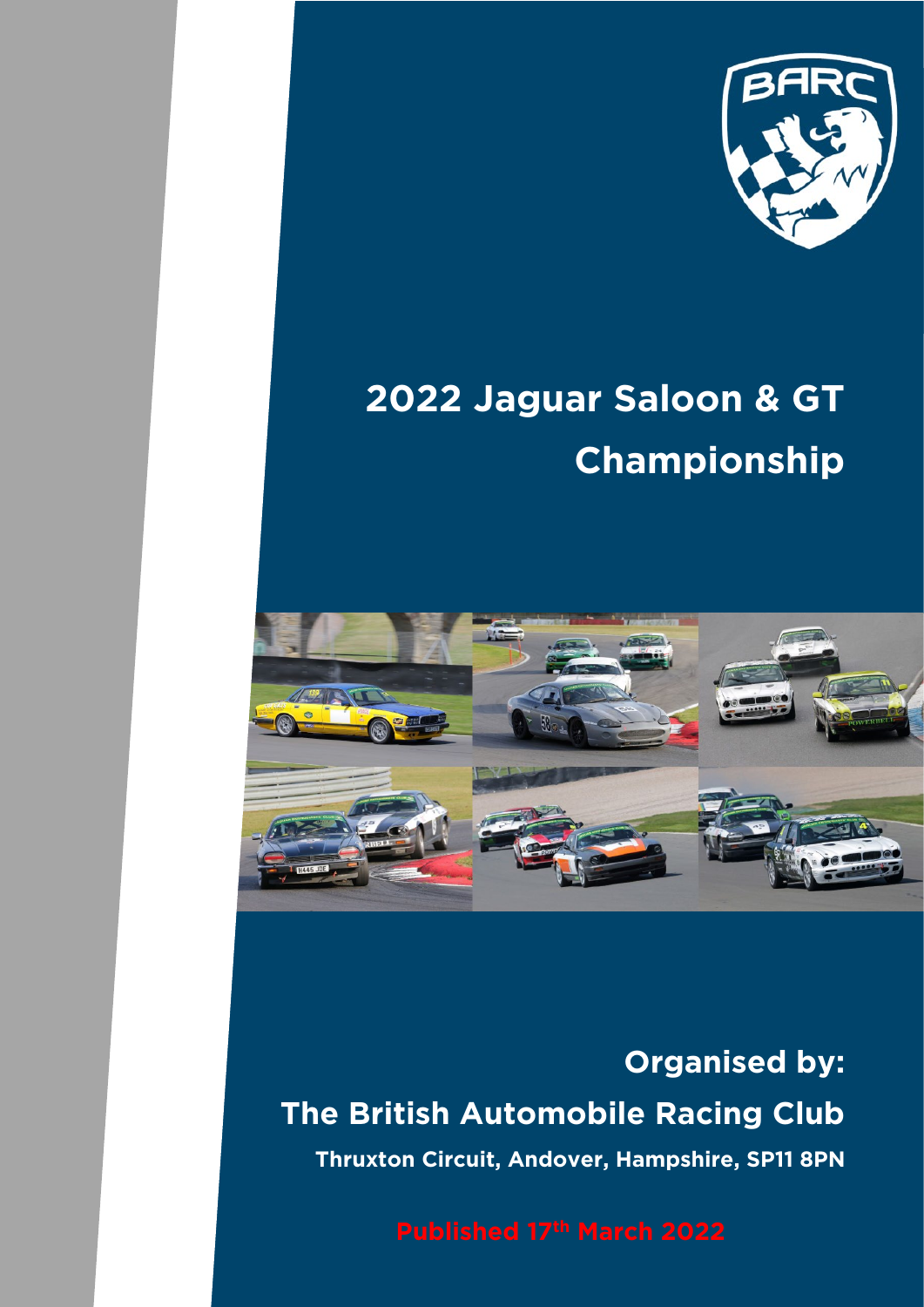



# **Contents**

| 1.1  |  |
|------|--|
| 1.2  |  |
| 1.3  |  |
| 1.4  |  |
| 1.5  |  |
| 1.6  |  |
| 1.7  |  |
|      |  |
| 2.1  |  |
| 2.2  |  |
| 2.3  |  |
| 2.4  |  |
| 2.5  |  |
| 2.6  |  |
| 2.7  |  |
| 2.8  |  |
| 2.9  |  |
| 2.10 |  |
| 2.11 |  |
| 2.12 |  |
| 2.13 |  |
|      |  |
|      |  |
|      |  |
|      |  |
| 6.1  |  |
| 6.2  |  |
| 6.3  |  |
| 6.4  |  |
| 6.5  |  |
| 6.6  |  |
| 6.7  |  |
| 6.8  |  |
| 6.9  |  |
| 6.10 |  |
| 6.11 |  |
| 6.12 |  |
| 6.13 |  |
| 6.14 |  |
| 6.15 |  |
| 6.16 |  |
| 6.17 |  |
| 6.18 |  |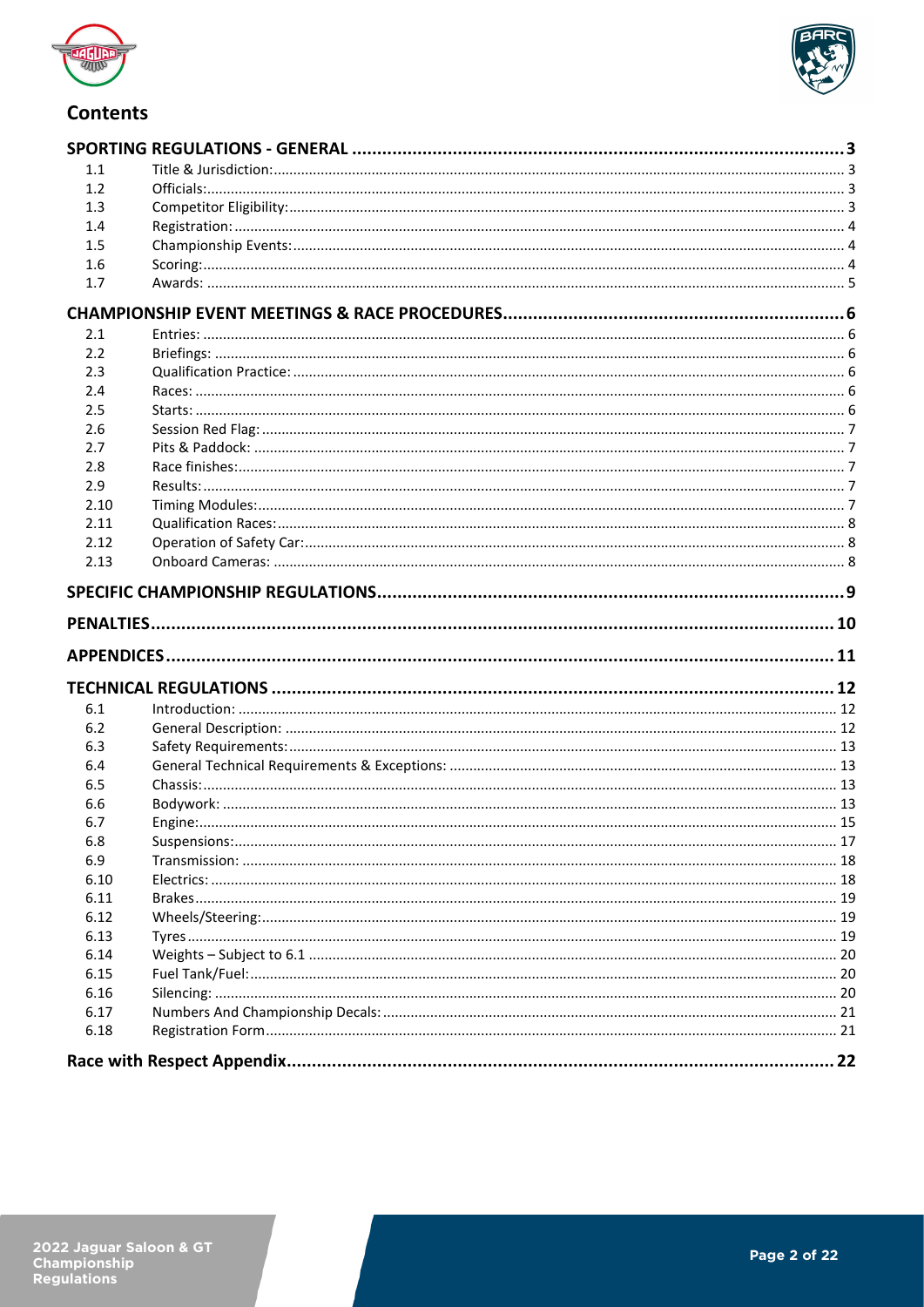

<span id="page-2-2"></span>**1.2 OFFICIALS:**



# <span id="page-2-0"></span>**1. SPORTING REGULATIONS - GENERAL**

# <span id="page-2-1"></span>**1.1 TITLE & JURISDICTION:**

The Jaguar Saloon & GT Championship is organised and administered by the British Automobile Racing Club (BARC) and promoted by them*,* in accordance with the General Regulations of the Motorsport UK (incorporating the provisions of the International Sporting Code of the FIA) and these Championship Regulations.

|       | Motorsport UK Championship Permit No: | CH2022/086                                                  |
|-------|---------------------------------------|-------------------------------------------------------------|
|       | Race Status:                          | Race Club                                                   |
|       | Motorsport UK Championship Grade:     | Grade C                                                     |
| 1.2   | <b>OFFICIALS:</b>                     |                                                             |
| 1.2.1 | Co-ordinator:                         | David Wheadon                                               |
| 1.2.2 | Championship Eligibility Scrutineer:  | <b>Stuart Taylor</b>                                        |
| 1.2.3 | Championship Stewards:                | Pat Blakeney<br>Dennis Carter<br>Dale Wells<br>Guy Woodward |

Any three Championship Stewards will constitute a quorum. In the event of any of the Championship Stewards listed above being unavailable or being unable to consider any particular matter due to a perceived conflict of interest, the organisers reserve the right to appoint an alternative Championship Steward or, if deemed to be necessary, more than one alternative Championship Steward.

Any three of the Championship Stewards may sit to make a decision. In accordance with G2.7, Championship Stewards may only adjudicate on any disputes, irregularities or appeals arising from the approved Championship regulations. Under G2.7.1, Championship Stewards are also empowered to consider any request from the Championship co-ordinator to penalise any Competitor for any breach of Championship regulations after holding a formal hearing to impose a penalty in accordance with C.2.1.1 (subject to the rights of appeal provided for in Section C). Under W2.2.1, the Championship Stewards can only adjudicate upon any disputes, irregularities or appeals arising from the approved Championship Regulations. They are also empowered to consider any request from the Championship Co-ordinator to penalise any Competitor for breach of Championship Regulations and after holding a formal hearing, to impose a penalty in accordance with C.2.1, subject to the rights of appeal to the MSC provided in Section C.

- 1.2.4 Championship Clerk of the Course: N/A
- 1.2.5 Championship Drivers Representative: Chris Robinson

# <span id="page-2-3"></span>**1.3 COMPETITOR ELIGIBILITY:**

- 1.3.1 Entrants must:
	- (a) be current members of the BARC
	- (b) be registered for the Championship.
	- (c) be in possession of a valid Motorsport UK Entrants Licences.
- 1.3.2 Drivers and Entrant/Drivers must:
	- (a) be current racing members of the BARC;
	- (b) be registered for the Championship;
	- (c) be in possession of valid Competition Race Club status Licence, as a minimum or
	- (d) Or be in possession of the highest grade of national Race licence or valid FIA International Licence, together with their ASN's written consent ((H)25.2. and FIA ISC Article 2.3.7.b applies).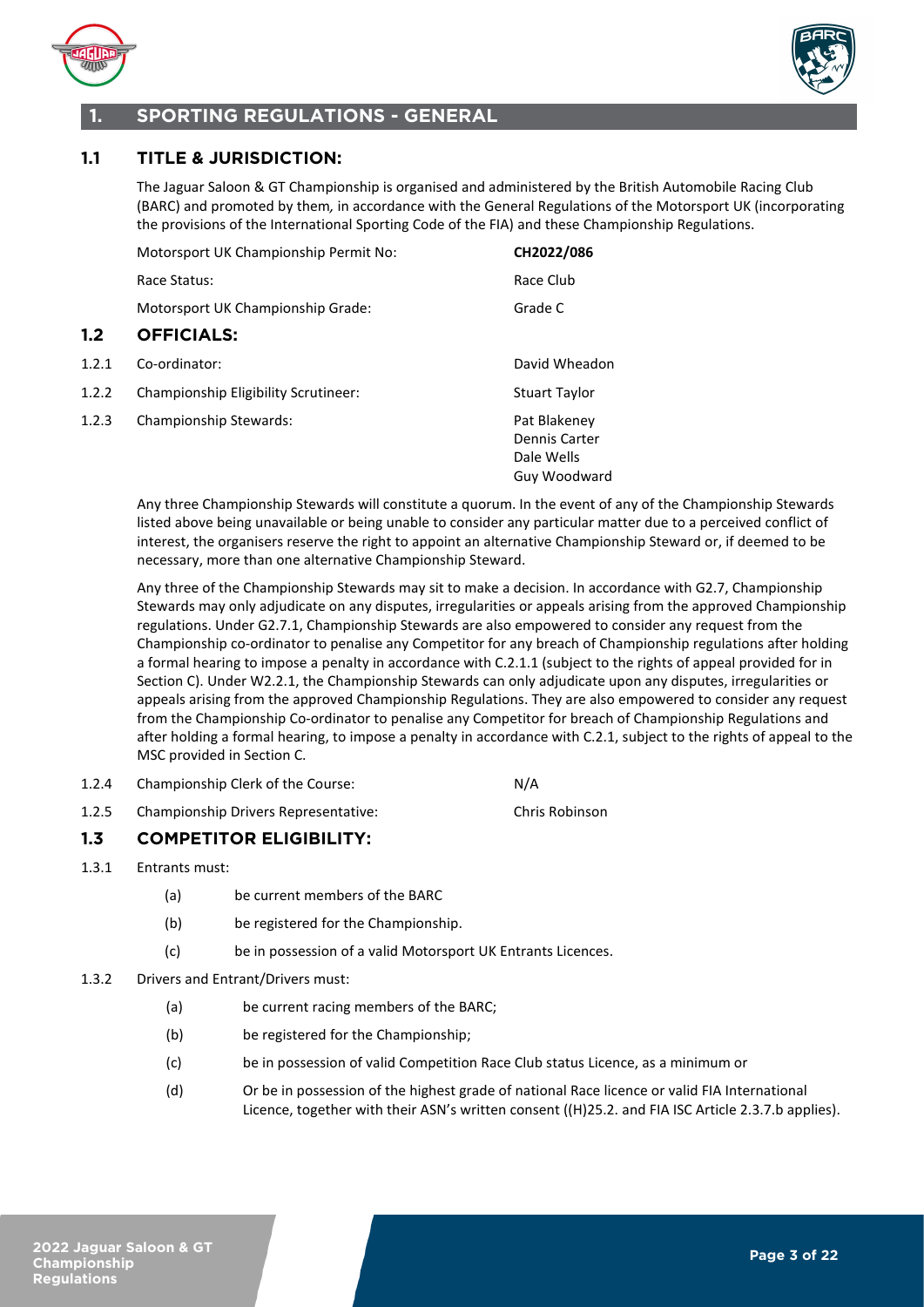



- (e) If participation in the Championship requires absence from education a driver, in full time school education is required to have the approval of their head teacher and a letter stating such approval from their school in order to fulfil registration for the Championship. A driver shall not take time out of their education to participate in motor sport without the prior written approval of their education establishment.
- (f) Agree to abide by the Motorsport UK Race With Respect campaign at all times to promote a safe, enjoyable and fair environment.
- 1.3.3 All necessary documentation must be presented for checking at all rounds when signing-on. This will include both the competition licence and club membership card.

# <span id="page-3-0"></span>**1.4 REGISTRATION:**

- 1.4.1 All competitors must register for the Championship by returning the Registration Form with the Registration Fee to the Co-ordinator prior to the closing date for entries for the first round being entered.
- 1.4.2 The is no Registration Fee.
- 1.4.3 Registration numbers issued will be the permanent Competition numbers for the Championship season.

# <span id="page-3-1"></span>**1.5 CHAMPIONSHIP EVENTS:**

| <b>EVENTS:</b> | <b>DATE:</b>                                 | <b>CIRCUIT</b>            | <b>CLUB</b> |
|----------------|----------------------------------------------|---------------------------|-------------|
| 1 & 2          | 26th/27th March                              | Silverstone International | <b>BARC</b> |
| 3 & 4          | 16 <sup>th</sup> /17 <sup>th</sup> April     | Brands Hatch Indy         | <b>BARC</b> |
| 5 & 6          | 28 <sup>th</sup> May                         | Oulton Park (Full)        | <b>BARC</b> |
| 7&8            | 9 <sup>th</sup> /10 <sup>th</sup> July       | Thruxton                  | <b>BARC</b> |
| 9 & 10         | 13 <sup>th</sup> August                      | <b>Brands Hatch GP</b>    | <b>MSVR</b> |
| 11 & 12        | 17 <sup>th</sup> /18 <sup>th</sup> September | Snetterton 300            | <b>BARC</b> |
| 13 & 14        | 22nd /23rd October                           | Donington Park            | <b>BARC</b> |

The Championship is scheduled to be contested over seven meetings as follows:

# <span id="page-3-2"></span>**1.6 SCORING:**

- 1.6.1 Points will be awarded to Competitors listed as classified finishers in the Final Results as follows:
	- (a) Three or more starters:  $1st 12$ ,  $2nd 9$ ,  $3rd 6$ ,  $4th 4$ ,  $5th 3$ ,  $6th 2$ ,  $7th 1$ ,
	- (b) Two or less starters:  $1^{st} 6$ ,  $2^{nd} 3$ ,  $3^{rd} 1$ ,

In addition, one point will be awarded to every driver starting each race from the grid and one further point will be awarded to the driver setting the fastest race lap in each class except when there is only one starter in the class.

- 1.6.2 The totals from all qualifying Events run will determine final Championship points and positions.
- 1.6.3 Ties shall be resolved using the formula in W1.3.4, in the current Motorsport UK Yearbook.
- 1.6.4 Where the race distance has been reduced in accordance with article 2.6 below, it shall still count as a full-points scoring round.
- 1.6.5 Competitors not registered for the Championship may be permitted on an individual round basis and:
	- (a) will be deemed "Guest Competitors".
	- (b) will not score points and for the purpose of points scoring will be ignored.
	- (c) will not be required to display the club sticker kit on your car.
	- (d) must comply with the eligibility criteria as prescribed in article 1.3 above, with the exception of 1.3.1 (a & b) and 1.3.2 (a & b) as appropriate.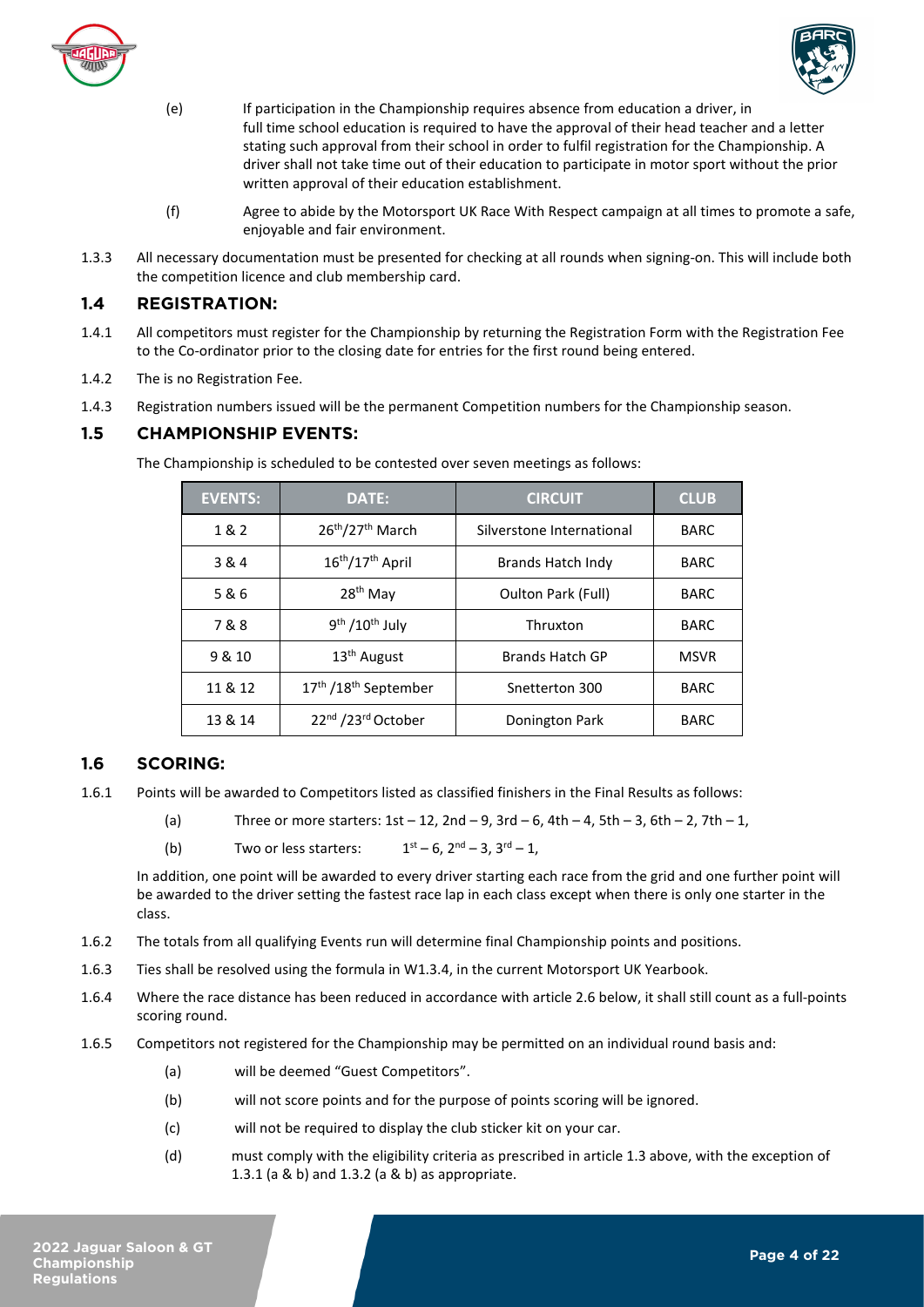

<span id="page-4-0"></span>



- 1.7.1 All awards are to be provided by the CTCRC.
- 1.7.2 Per Event The organising club will present an award to the overall race winner.
- 1.7.3 Championship A trophy will be awarded to the overall Championship winner.
- 1.7.4 Presentations Awards will be presented at the end of each Event and/or at the end of the Championship at the designated presentation ceremony. Attendance at any such ceremony is mandatory and failure to attend may result in the loss of all awards.
- 1.7.5 Entertainment Tax Liability:

Prize money and Bonuses shall be posted to the Entrants within thirty days of the results being declared final after each Event. In accordance with current government legislation, the BARC is legally obliged to withhold tax at the basic rate on all payments to non-UK resident sportsmen/women and account to HMRC using form FEU1, the quarterly return of payments made to non-resident entertainers and sportsmen/women. That is, those persons who do not have a normal permanent residence in the UK and the UK does not include the Isle of Man, Channel Islands or Eire. This means that, as the organiser, the BARC is required to deduct tax at the current rate applicable from any such payments they may make to non-UK residents. Under certain circumstances, it may be possible for competitors to enter into an agreement with the Inland Revenue to limit the tax withheld. Any application for such an arrangement must be made in writing and not later than 30 days before the payment is due.

#### For further information contact:

HMRC Personal Tax International, Foreign Entertainers Unit, St John's House, Merton Road, Liverpool L75 1BB, Tel: 01514 726488, Fax: 01514 726483.

1.7.6 Title to all Trophies:

If Provisional Results or Championship Tables are revised after any presentations and these revisions affect the distribution of awards the Competitors concerned must return them to the organisers in good condition within 7 days.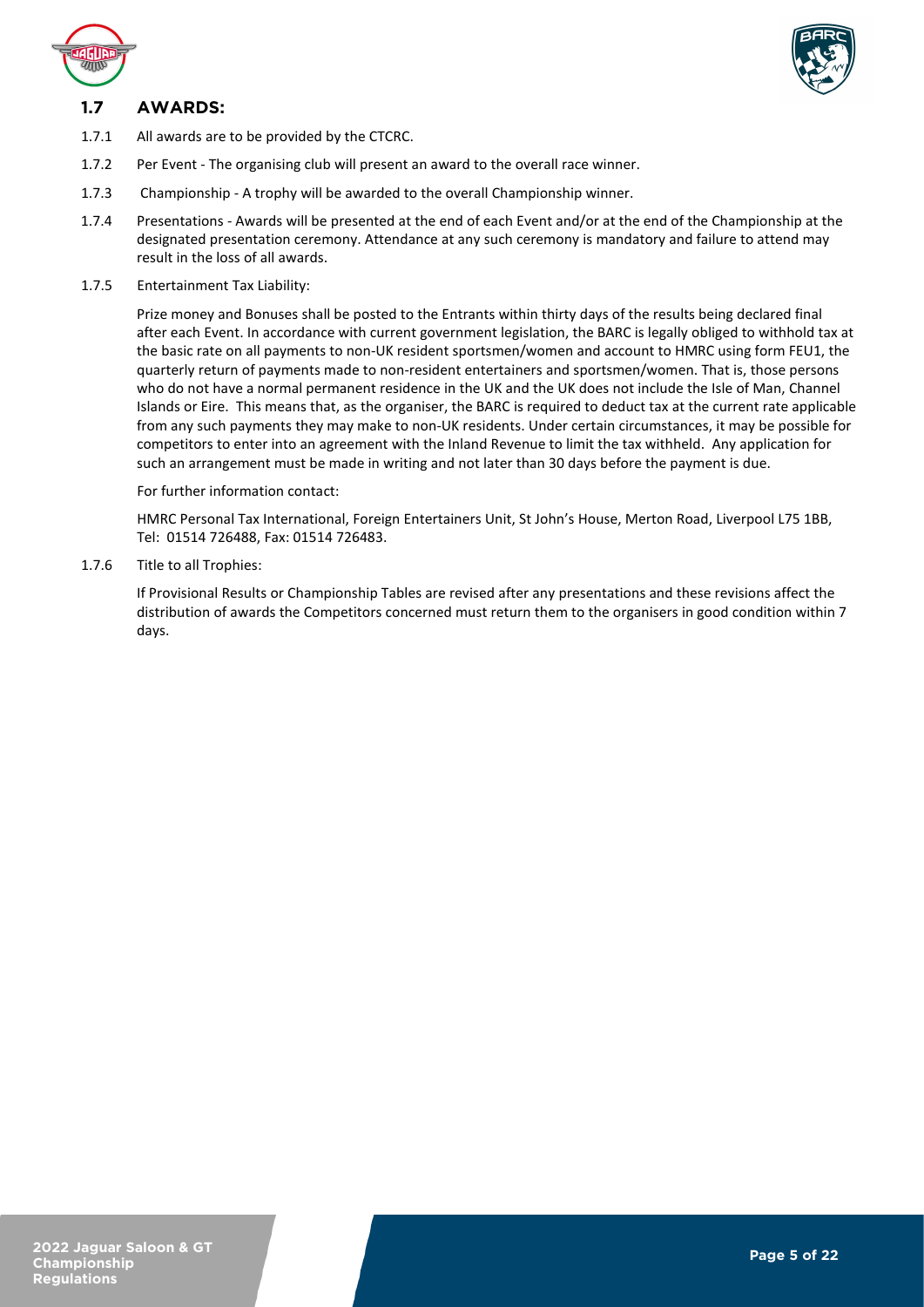



# <span id="page-5-0"></span>**2. CHAMPIONSHIP EVENT MEETINGS & RACE PROCEDURES**

# <span id="page-5-1"></span>**2.1 ENTRIES:**

- 2.1.1 Competitors are responsible for sending in correct and complete entries with the correct entry fee prior to the closing date for entries before each Event.
- 2.1.2 Incorrect or incomplete entries (Including driver to be nominated entries) are to be held in abeyance until they are complete and correct and the date of receipt for acceptance of entry purposes shall be the date on which the Meeting Organiser receives the missing or corrected information or fee.
- 2.1.3 Any withdrawal of Entry or Driver/Car changes made after acceptance of any entry must be notified to the Meeting Organisers in writing. D25.1.13 applies.
- 2.1.4 The Entry Fee for each event shall be specified in the SRs and on the entry form.
- 2.1.5 Reserves will be listed in the Final List of Entries published with Final Instructions or in a Bulletin.

# <span id="page-5-2"></span>**2.2 BRIEFINGS:**

Organisers should notify Competitors of the times and locations for all briefings in the Final Instructions for the meetings. Competitors must attend all briefings.

# <span id="page-5-3"></span>**2.3 QUALIFICATION PRACTICE:**

- 2.3.1 Should any Practice session be disrupted the Clerk of the Course shall not be obliged to resume or re-run the session; the decision of the Clerk of the Course shall be final.
- 2.3.2 Each driver shall complete a minimum of 3 laps in the car to be raced and in the correct session, in order to qualify. Any car qualifying out of session is subject to Q.12.4.2.

# <span id="page-5-4"></span>**2.4 RACES:**

 Should any race be disrupted the Clerk of the Course shall not be obliged to resume or re-run the race (Q.12.15) in addition article 1.6.4 above applies.

# <span id="page-5-5"></span>**2.5 STARTS:**

- 2.5.1 All cars will be released to form up on the grid prior to the start in formation as specified on the grid sheet.
- 2.5.2 The start will be via a Standing start. The countdown procedure and audible warning sequence prior to the start of the race shall be:

| <b>SIGNAL</b>                                                                                                  | <b>INSTRUCTION</b>                      |  |
|----------------------------------------------------------------------------------------------------------------|-----------------------------------------|--|
| 1 Minute                                                                                                       | Start engines and clear the grid        |  |
| Be prepared for start of the Green Flag Lap<br>30 Seconds                                                      |                                         |  |
| Complete one lap and reform in grid positions<br><b>Green Flag</b>                                             |                                         |  |
| 5 Seconds                                                                                                      | The grid is complete, prepare for start |  |
| The red lights will be switched on five seconds after the 5 second board is withdrawn and will be extinguished |                                         |  |
| between 2 and 7 seconds later                                                                                  |                                         |  |
| <b>Red Lights Off</b>                                                                                          | Race Start                              |  |

- 2.5.3 Any car removed from the grid or driven into the pits on the Green Flag lap shall be held in the pit lane and may start the race after the last car to take the start from the grid has passed the start-line or pit lane exit, whichever is later.
- 2.5.4 Any driver unable to start the Green Flag/Pace lap or start is required to indicate their situation as per Motorsport UK Regulation Q.12.11.2. In addition, any driver unable to maintain their grid position on the Green Flag Lap, to the extent that all other cars are ahead of them, may complete the Green Flag lap but must remain at the rear of the last row of the grid but ahead of any cars to be started with a time delay.
- 2.5.5 In the event of any starting lights failure the Starter will revert to use of the National Flag once all competitors have been advised of the fact.
- 2.5.6 The Organisers reserve the right to amend this start procedure via a bulletin issued to all competitors. This may involve changing the method of starting and/or the countdown procedure leading up to the start signal being given.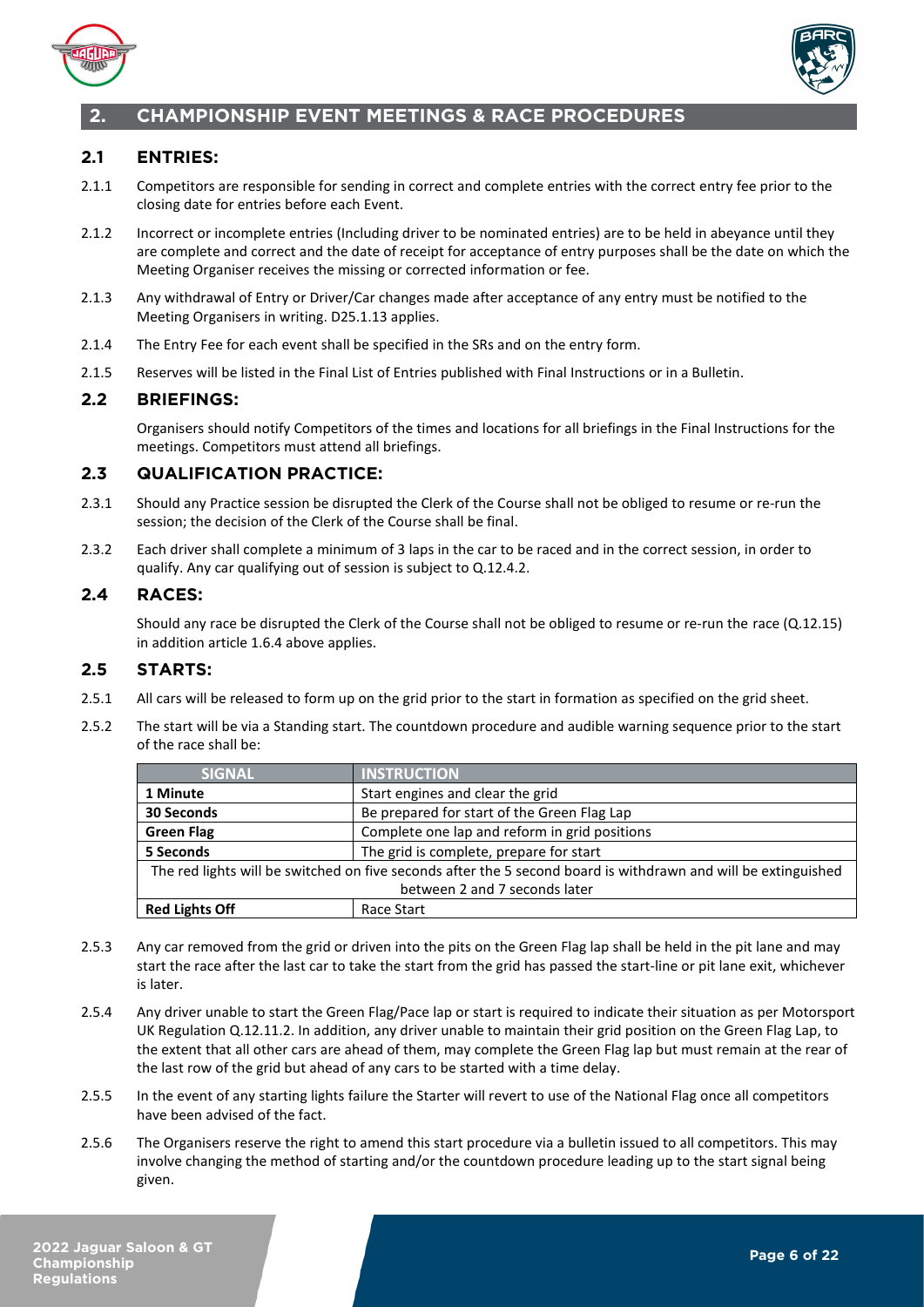



2.5.7 The organisers reserve the right to amend the start procedure to suit the constraints of the timetable, this may include in exceptional circumstances removal of the Green Flag lap. Competitors will be advised of any such change as soon as practicable but before being released to the grid.

# <span id="page-6-0"></span>**2.6 SESSION RED FLAG:**

2.6.1 Should the need arise to stop any race or practice; red lights will be switched on at the Startline and red flags will be displayed at the Startline and at all Marshals Signalling Points around the Circuit. This may be supplemented by the showing of red lights around the circuit.

This is the signal for all drivers to cease circulating at racing speeds, to slow to a safe and reasonable pace and to return to the pit lane, during practice, and to the starting grid area, during a race, unless otherwise directed by officials.

- 2.6.2 Cars may not enter the Pits unless directed to do so or repairs are necessary. Work on cars already in the Pits must cease when a race is stopped and may only continue under the control of a Scrutineer. Cars in the Pits may not re-join the grid.
- 2.6.3 All Competitors who are able to take part in any restarted race may do so in accordance with Q.12.16.

# <span id="page-6-1"></span>**2.7 PITS & PADDOCK:**

- 2.7.1 Pits & Paddock: Competitors must ensure that the Motorsport UK, Circuit Management and Organising Club Safety Regulations are complied with at all times. In addition, any paddock plan issued by the Organisers must be complied with and the minimum amount of space should be used when setting up.
- 2.7.2 Pit lane: The outer lane or lanes are to be kept unobstructed to allow safe passage of cars at all times. The onus shall be on all Drivers to take all due care and respect the pit lane speed limits. No-one under the age of 16 is permitted access to the pit lane unless they are the holder of a Motorsport UK Junior Race licence
- 2.7.3 Refuelling: May only be carried out in accordance with the Motorsport UK General Regulations, the Organising Club Regulations, Circuit Management Regulations and the SRs or Final Instructions issued for each Circuit/Meeting.
- 2.7.4 Speed Limit Pit Lane Speed Limit will be 60 k.p.h.

# <span id="page-6-2"></span>**2.8 RACE FINISHES:**

After taking the Chequered Flag drivers are required to:

- a) progressively and safely slow down
- b) remain behind any competitors ahead of them,
- c) return to the Pit Lane Entrance/Paddock Entrance as instructed,
- d) comply with any directions given by Marshals or Officials,
- e) keep their helmets on and harnesses done up while on the circuit or in the pit lane,
- f) place their car into the Parc Fermé where it must remain until released by the Championship Eligibility Scrutineer or his deputy,
- g) Attend any podium presentation that may be required.

# <span id="page-6-3"></span>**2.9 RESULTS:**

All Practice Timesheets, Grids, Race Results are to be deemed Provisional until all vehicles are released by Scrutineers after Post Practice/Race Scrutineering and/or after completion of any Judicial or Technical Procedures. (Motorsport UK regulation D26.3)

# <span id="page-6-4"></span>**2.10 TIMING MODULES:**

It is the Competitors responsibility to ensure that a working transponder is fitted to the vehicle in accordance with Q.12.8.1. No electronic equipment may be placed within five metres of any official timing line and any breach of this may result in the confiscation of the equipment concerned.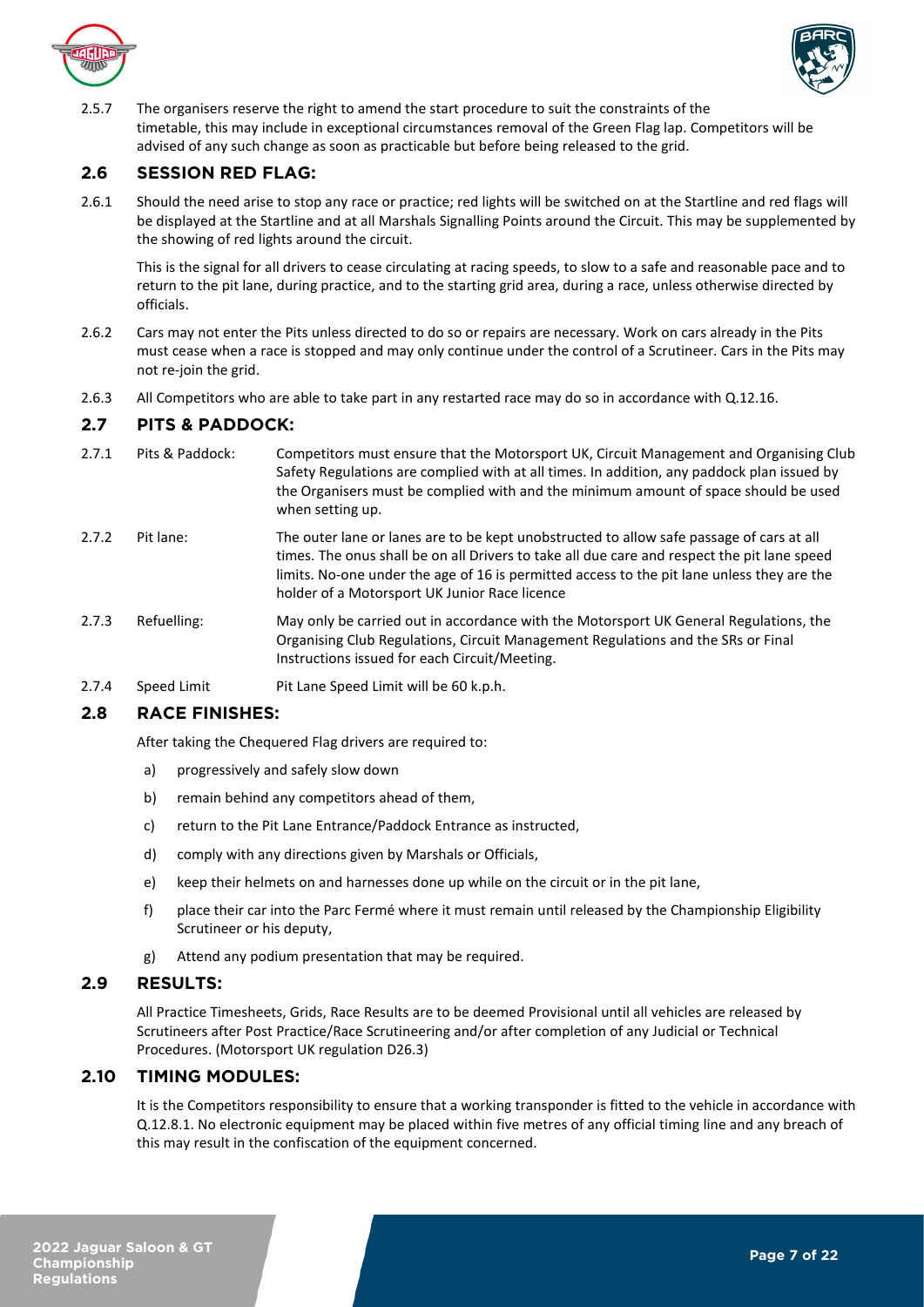



# <span id="page-7-0"></span>**2.11 QUALIFICATION RACES:**

There is no provision for Qualification races to be run.

# <span id="page-7-1"></span>**2.12 OPERATION OF SAFETY CAR:**

The Safety Car will be brought into operation and run-in accordance with Section Q, Appendix 3 of the Motorsport UK General Regulations.

# <span id="page-7-2"></span>**2.13 ONBOARD CAMERAS:**

At least one working forward facing Camera must be fitted to vehicles and that the camera fitment is approved by the Scrutineer and that any footage obtained is not for commercial use. The Clerk of the Course, Stewards and Championship organisers may make use of any such footage in reaching their decisions on any judicial matters.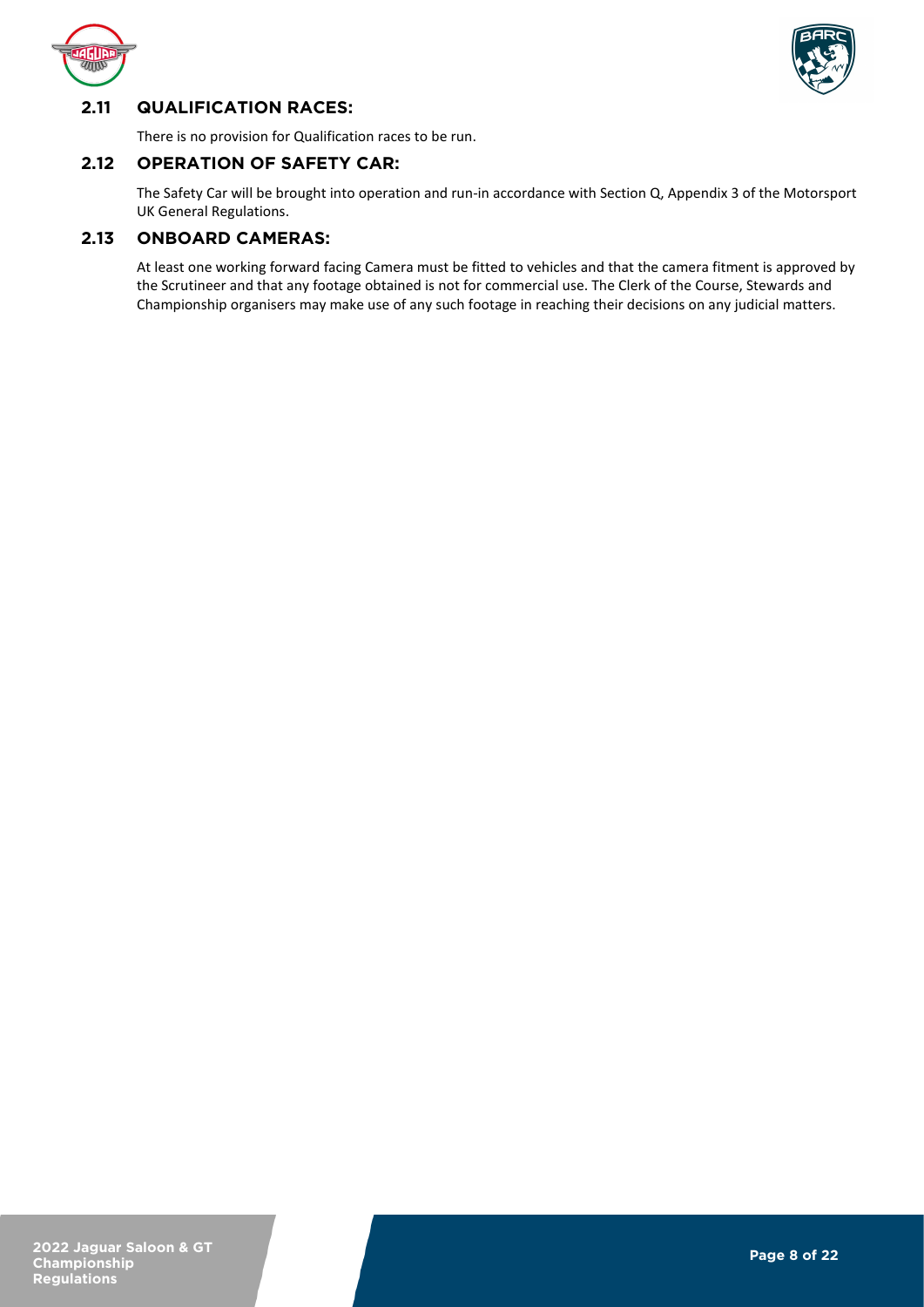



# <span id="page-8-0"></span>**3. SPECIFIC CHAMPIONSHIP REGULATIONS**

- 3.1 Where it is planned to hold two Championship races, there shall be only one qualifying session scheduled. The fastest time set in qualifying will set the grid for the first race and the result of the first race will set the grid for the second race. Any Competitors who did not finish the first race may start the second from the rear of the grid in reverse order of retirement.
- 3.2 The standard minimum scheduled distance shall be 20 minutes where a single race is planned and where two races are planned, they will be of 15 minutes each, whenever practicable. Should any race distance be reduced at the discretion of the Clerk of the Course or Stewards of the Meeting, it shall still count as a full-points scoring round.
- 3.3 A driver may only race the car in which he/she set a Qualifying time no replacement cars are permitted.
- 3.4 The use of tyre heating/heat retention devices, tyre treatments and compounds are prohibited.
- 3.5 By registering for the Championship all competitors and their associates commit to positively promote and demonstrate the Motorsport UK's Respect Code which is appended to these regulations (Appendix – Race with Respect).
- 3.5.1. Where any reports of disrespectful conduct are judged to be well founded the Championship organisers may issue warnings or require remedial actions and/or report the matter to the Championship Stewards who may impose appropriate penalties which can include loss of Championship points and/or race bans through to Championship Expulsion and referral to Motorsport UK.
- 3.5.2. It is imperative that we promote the safety and wellbeing of young people and adults at risk. In addition to this all participants must be aware of their behaviour and conduct at all times and abusive language and harmful behaviour will not be tolerated. Any such incidents must be reported to the Championship Coordinator and/or Safeguarding Officer who will also relay the report Motorsport UK. Details of the Motorsport UK Policies and Guidelines are available at www.motorsportuk.org/resource-centre by selecting Policies and Guidelines.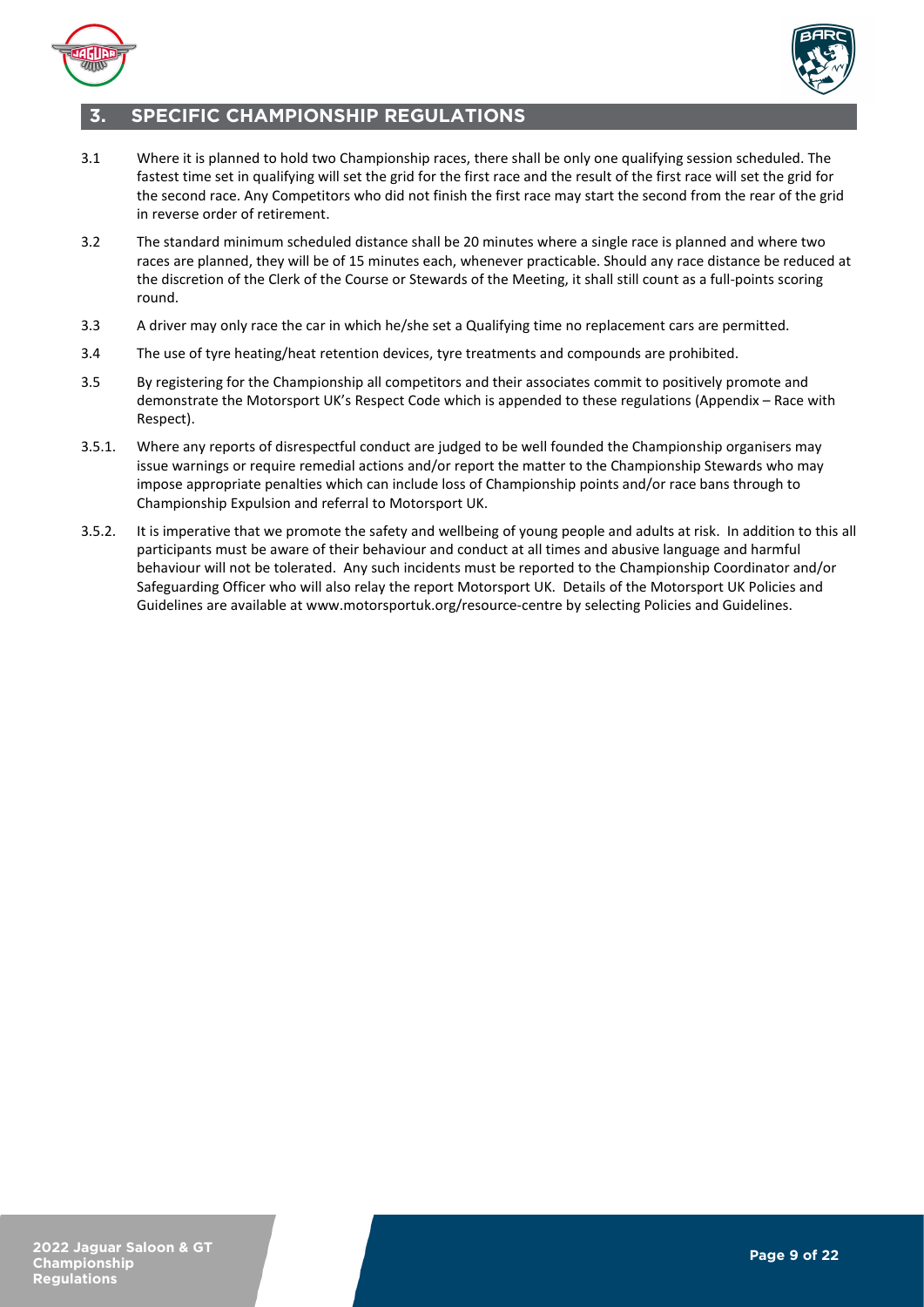



# **4. PENALTIES**

<span id="page-9-0"></span>All penalties will be in accordance with Section C of the current Motorsport UK Yearbook and these Regulations.

- 4.1 Infringements of Technical Regulations:
- 4.1.1 Arising from post practice Scrutineering or Judicial Action:

Minimum Penalty: The provisions of Motorsport UK Regulations: C3.3.

4.1.2 Arising from post-race Scrutineering or Judicial Action:

Minimum Penalty: The provisions of Motorsport UK Regulations: C3.5.1a and b.

For infringements deemed to be of a more serious nature the Clerk of the Course may invoke the provisions of Regulation C3.5.1c. However, if the Clerk of the Course believes that there is some mitigation surrounding the infringement then C3.5.1c need not be implemented.

- 4.2 All infringements of non-technical Motorsport UK Regulations and the Sporting Regulations will be dealt with in accordance with these Championship Regulations and the General Regulations of Motorsport UK.
- 4.3 Additional specific Championship penalties:
- 4.3.1 Any Competitor adjudged to have made a false start or breached any part of the start procedure will be penalised by means of a ten second penalty being added to his total race time.
- 4.3.2 Breaches of 2.7.4 will usually be dealt with by means of a fine of up to £10 per k.p.h. above the limit in qualifying and by means of a "drive through" penalty during races.
- 4.3.3 Any Competitor disqualified from the results of an Event will not be allowed to count the score as part of any dropped scores.
- 4.3.4 Any Competitor may be called before the Championship Stewards who at their discretion may take further action against the Competitor. This may include, but is not limited to, the loss of Championship points, a fine to a maximum of £1,045 (in accordance with Motorsport UK Yearbook Appendix 1, 13.6) or disqualification from part or all of the Championship.
- 4.3.5 The Clerk of the Course may impose a "Stop / Go" or "Drive through" penalty for a breach of regulations, in accordance with Q 12.6.
- 4.3.6 Any vehicle not carrying the mandatory Championship decals may be subject to a fine of £100 for the first infringement and then £500 for any subsequent infringement.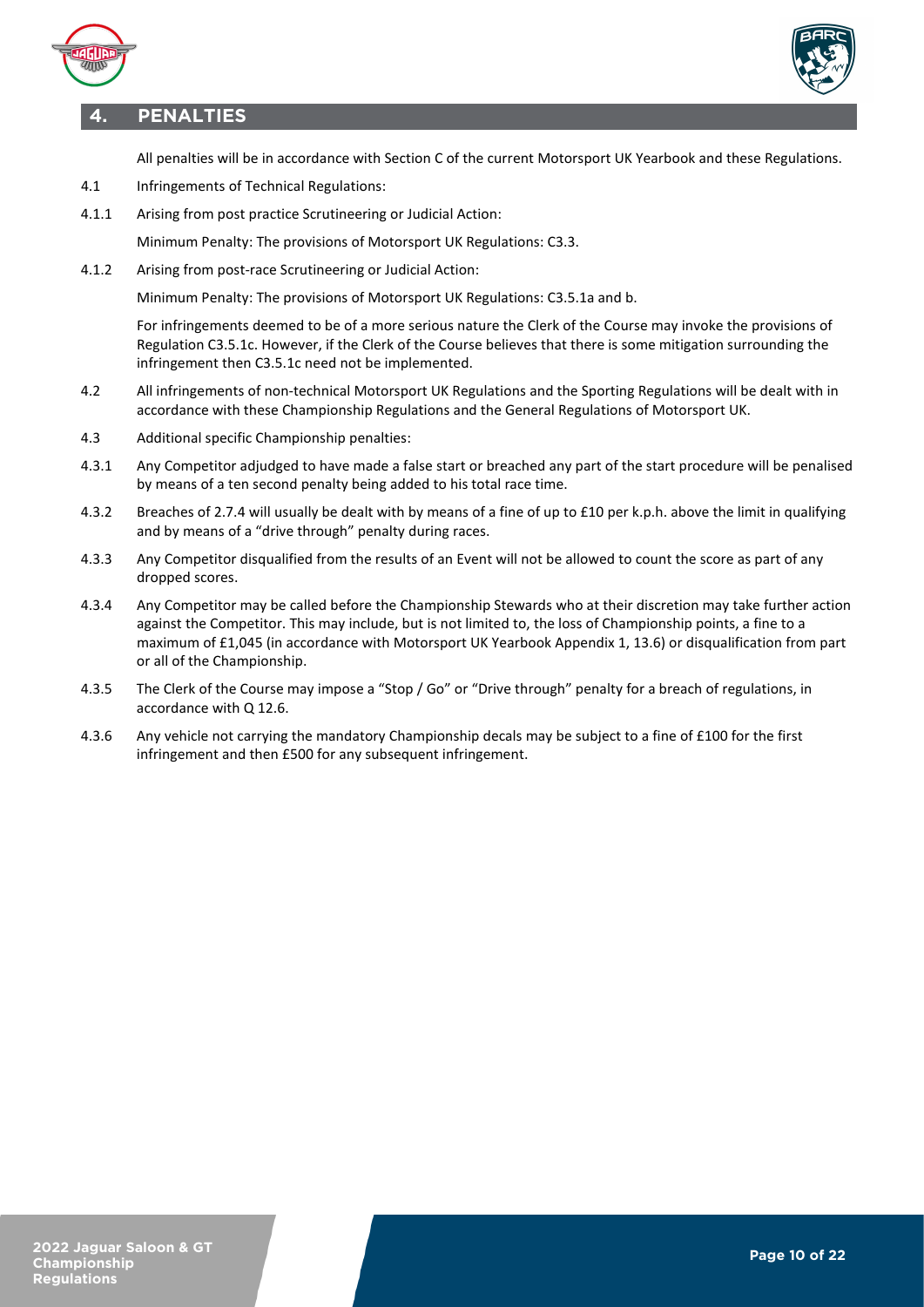

# **5. APPENDICES**



<span id="page-10-0"></span> The following Commercial Regulations are not subject to the Judicial processes of either the Championship Stewards and / or the Motorsport UK / MSC.

- 5.1. The Jaguar Saloon & GT Championship is aimed at providing close racing and it must remain a non-contact sport at all times. The Organisers acknowledge that racing incidents do happen, however there will be no acceptance of any aggressive driving of any kind. In accordance with the Motorsport UK regulations penalties will be applied to drivers who do not comply with this principle. Competitors are reminded that the majority of these cars are getting rare, to that extent parts are getting to be harder to find and most of these cars are not run-on big budgets. Therefore, you are requested to race accordingly, remembering this is club racing and it should be an enjoyable experience for everyone involved.
- 5.2 Social Media:

Drivers and their supporters are reminded about the use of social media. Regulation 5.2 of the Championship Regulations clearly states the position, and anyone found in breach of 5.2 will be dealt with accordingly. A negative or derisory comment on social media can be seen instantly by many people. This may include one or more of our sponsors, hence the need for restraint. There can be, and have been, serious consequences caused by the misuse of social media. Therefore, if a driver considers that they have a genuine issue that needs resolution they should use the appropriate channel either the Championship Co-ordinator or Championship Committee

5..3 Anyone posting anything derogatory, defamatory, insulting, unfavourable or disrespectful in relation to the Championship or Series – including any of its participants, officials, partners, or supporters – in any form of Social Media, would be dealt with in the same manner as if he comments had been published in the traditional print/broadcast media. In the worst instance this could mean disqualification from the championship/series, in the least it will be a deduction of points.

NB: for the avoidance of doubt the Motorsport UK may of course take any action as it considers appropriate, in addition to any action taken by the Championship Stewards.

# **5.4 Race Organising Clubs and Contacts:**

BARC, Thruxton Circuit, Andover, Hampshire. SP11 8PN Contact: David Wheadon Tel: 01264 882200 Fax: 01264 882233

E-mail: [dwheadon@barc.net](mailto:dwheadon@barc.net) 

Championship Eligibility Scrutineer: Name: Stuart Taylor Tel: 07774 018778 Email: [tsport7@icloud.com](mailto:tsport7@icloud.com) 

Jaguar Saloon & GT Championship Co-ordinator Name: Chris Robinson Tel: 07796 682 096 Email: [chris.r28a@gmail.com](mailto:chris.r28a@gmail.com)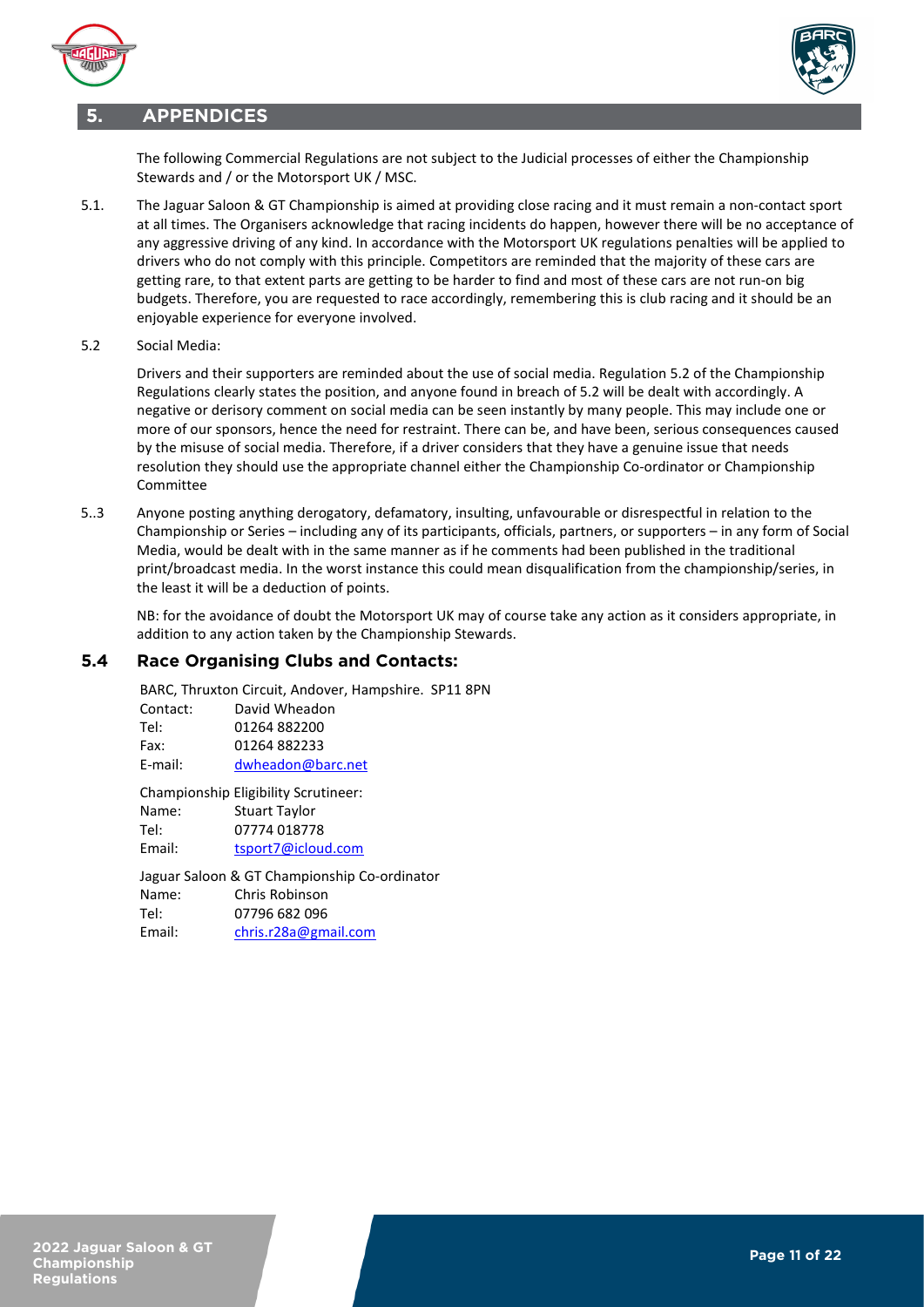



# <span id="page-11-0"></span>**6. TECHNICAL REGULATIONS**

# <span id="page-11-1"></span>**6.1 INTRODUCTION:**

The following Technical Regulations are set out in accordance with the Motorsport UK specified format and **it should be clearly understood that, if the following texts do not clearly specify that you can do it, you should work on the principle that you cannot.**

# <span id="page-11-2"></span>**6.2 GENERAL DESCRIPTION:**

6.2.1 A high standard of presentation for competing cars is considered of paramount importance.

#### 6.2.2 **The Jaguar Saloon & GT Championship is for competitors participating in:**

#### **a. Class A Standard:**

Standard 4 & 6-cylinder saloon & GT cars.

#### **b. Class B Standard/Modified Saloons & GT:**

Standard/Modified 6- & 8-cylinder saloon cars.

**c. Class C Modified Saloon & GT:** 

Modified 6- & 8-cylinder saloon & GT cars.

#### **d. Class D Fully Modified Saloon & GT cars.**

#### **e. Class I Invitation cars:**

This class is to attract new Saloon, GT or Aston Martin DB7 contenders and is for discretionary invited cars/drivers whose cars may not fully conform to these regulations by prior specific invitation of the Challenge Organisers No Garlands, awards or trophies will be provided for this class.

These cars will be required to conform to regulation 5.13 (tyres) & Motorsport UK Blue Book regulations & permitted for 1 season. Following this they must be modified to fully meet the regulations or, should there be sufficient interest, the regulations MAY be restructured to include such cars.

Competitors are responsible for identifying the correct class for their vehicles and for ensuring that all relevant regulations for that class are adhered to.

#### 6.2.3 **Jaguar & Daimler Saloons & GT Cars**:

# **Class A:**

Standard steel & alloy bodied saloon & GT cars of no more than 6 cylinders.

XJ6 S1, 2 & 3, XJ40, X300 6-cyilinder, X Type petrol & turbo diesel, X350 and S Type turbo diesel / petrol 6-cylinder & XJS 6-cylinder.

#### **Class B:**

Modified/Standard steel & alloy bodied saloons & steel bodied GT cars up to 8 cylinders, XJ6 S1, 2 & 3, XJ40, X300, X308, X350, & XK8, X & S Type petrol & turbo diesel.

#### **Class C:**

Modified steel & alloy bodied Saloon & steel bodied GT cars of up to 8 cylinders, XJ6/XJ40 & X300, x308, x350 saloons & modified XK8.

#### **Class D:**

6-cylinder V8 & V12 steel & alloy bodied saloon & steel & alloy bodied GT cars, 'New' S Type & XF to be deemed the same model. Modified XJR6 SC. & Type R V8 cars.

#### **Class I:**

Cars referred in 5.2.2 (e).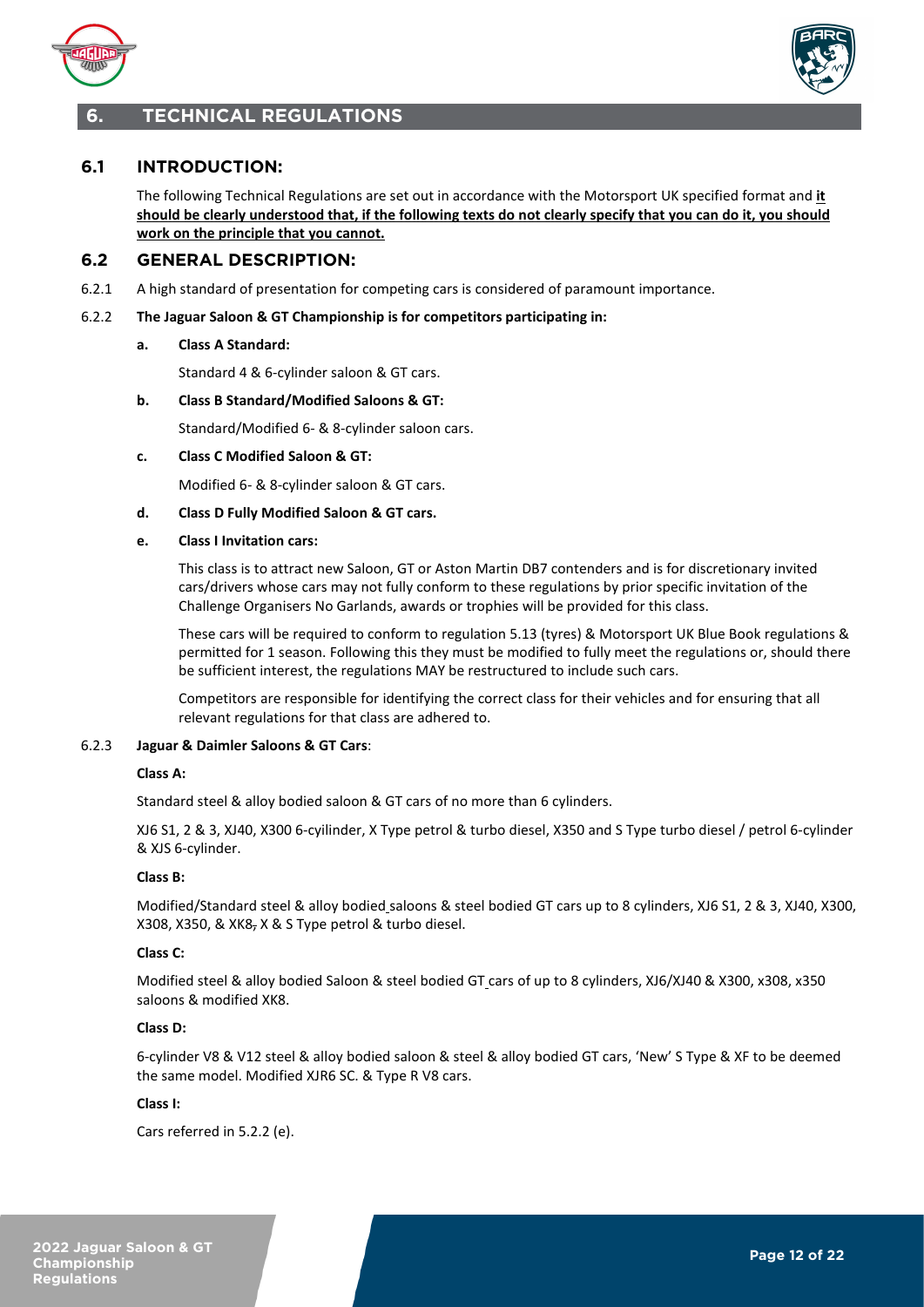



#### **Classes A-D:**

Model hereafter shall mean the same body shell type, shape and size. XJ6 Series1,2,3 & XJ Coupe cars will be deemed the same model.

Jaguar "Old" S Type & 420 cars to be deemed the same model.

XJ40 & X300 cars will be deemed the same model.

Notwithstanding the above those variants of the same model class to retain their original suspension and axle configuration.

Cars may be brought up to any series production specification FOR THAT MODEL, unless otherwise stated.

## <span id="page-12-0"></span>**6.3 SAFETY REQUIREMENTS:**

- 6.3.1 The Articles of Motorsport UK Safety Criteria Regulations as specified in section (Q13.1.4) of the Technical Regulations will apply.
- 6.3.2 Additionally, a red warning light conforming to K5 must be fitted.
- 6.3.3 Any fire extinguishers must conform with K3.
- 6.3.4 Competitors' attention is drawn to the general safety recommendations contained in K14.

# <span id="page-12-1"></span>**6.4 GENERAL TECHNICAL REQUIREMENTS & EXCEPTIONS:**

The broad principle of the class structure is that:

- Class A Is based on factory production specification with very little modification permitted.
- Class B Allows limited modification.

Class C – Allows rather more modifications.

Class D – Primarily for manual 6 8- & 12-cylinder cars.

## <span id="page-12-2"></span>**6.5 CHASSIS:**

With the exception of 5.6.2 Lightening or reducing the chassis is prohibited. Strengthening in the interest of safety is recommended. Seam welding is permitted. Underbody/Subframe to remain based on standard. Must retain original dimensions, pick up& mounting points although strengthening is allowed. The vehicle is to be robust & structurally corrosion free. Vehicles will be subject to inspection.

All Classes - Ground clearance must be a minimum of 90mm excluding the exhaust system along the centre line of the car from front to rear.

# <span id="page-12-3"></span>**6.6 BODYWORK:**

#### **Modifications Permitted**

#### **General:**

- **Class A -** Inner wings & inner bodywork must be retained in their entirety. Driver's seat crossmember MAY be modified to aid fitment of non-standard seat. Headlamp pods may be modified to aid cooling/airflow**.**
- **Classes B, C & D & XK engine saloons –** Provided no loss to structural integrity Boot floor may be removed (Boot well only). Apertures for cooling/airflow purposes may be added to inner front wings subject to a total surface area of 0.1 sq. metres. Unstressed interior panels may be drilled subject to no loss of structural integrity.

Unless original equipment, Undertrays & Rear Diffusers not permitted.

#### 6.6.1 **Bodywork – Interior:**

All Classes - Drivers seat MAY be replaced by a non-standard item meeting safety requirement: NOTE: Where standard seats are retained, the hinge mechanism for gaining access to the rear passenger compartment must be disabled by the fitment of a robust bracket to meet scrutineering requirements.

Interior trim, headlining and centre console may be removed. Passenger seat may be removed.

All Classes may remove interior door panels & side trim.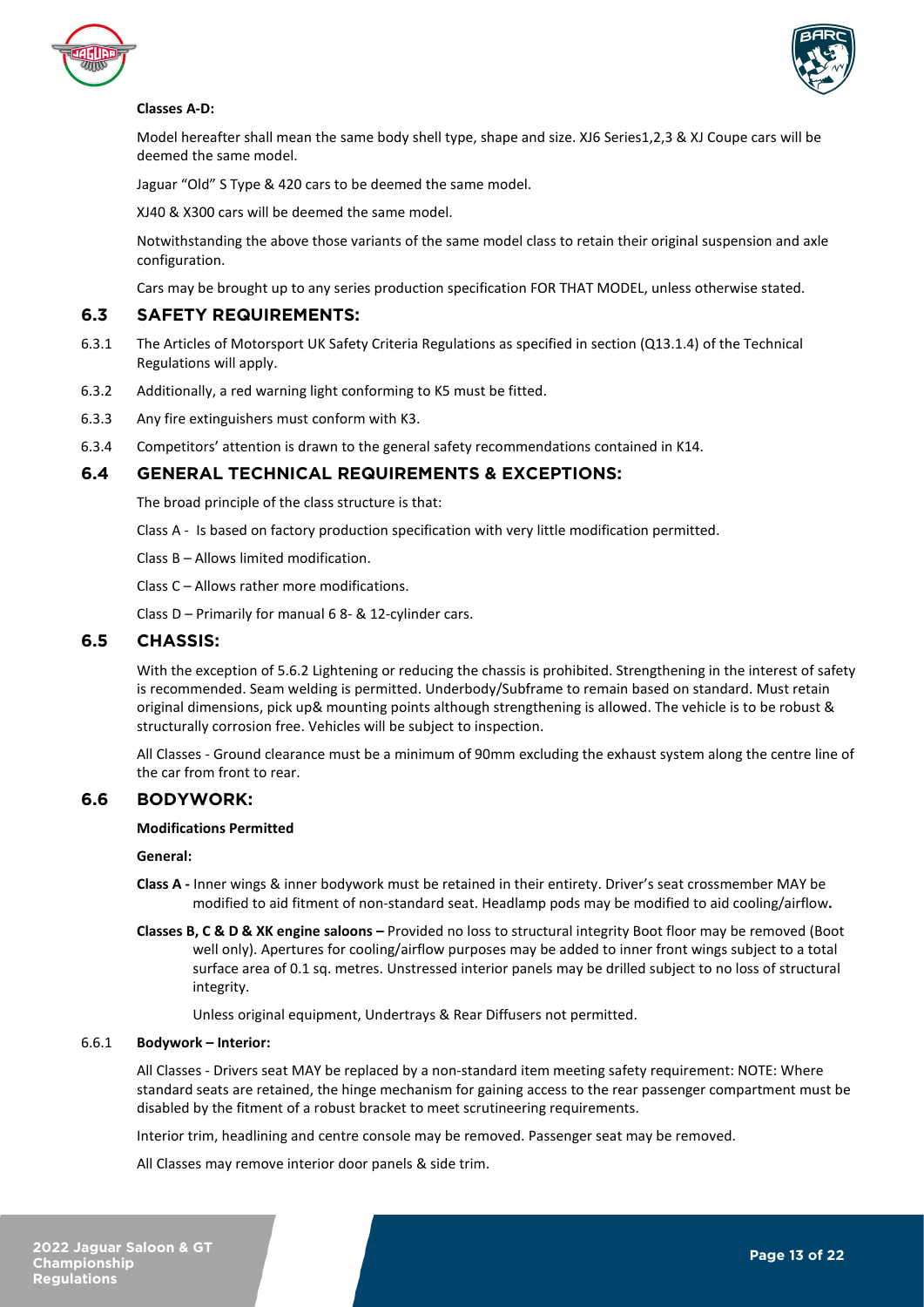



**Class A:** If interior door panels are removed, they must be replaced with an alloy or plastic panelling.

Dashboard & dash top must remain as original but additional instruments are permitted.

- **Classes B & C:** Dashboard may be altered but dash top & surround must remain as original.
- **Class D**: Dashboard, dash top & surround may be replaced with fabricated equipment unless otherwise specified.
- **All Classes:** As per Motorsport UK requirements all apertures between passenger compartment, fuel tank and engine-bay must be adequately sealed. Floormats MUST be removed. Central locking MUST be immobilised.
	- Cruise control systems, radio, cigar lighter, clock/ trip computer MAY be removed. Redundant wiring circuits MAY be removed. Instrumentation and switchgear additional to standard MAY be fitted to the centre console and areas vacated by the radio, clock or trip computer.

#### 6.6.2 **Bodywork – Exterior**

#### **Class A:**

AJ engine saloons & GT cars, with the exception of XK engine Series  $\frac{1}{2}$  & 3 cars all body panels must be steel and to Jaguar specification. These may not be cut away, drilled or altered on outer section in any way except where specifically permitted. Glass to be retained, the composition of which is to be in accordance with Motorsport UK regulations. Bonnet & Boot inner frame may be removed but outer skin to remain unaltered.

#### **Classes A (XK Engine Saloon Cars) B, C & D:**

Front Inner wings may be modified to accommodate mechanical changes (Class B, C & D only).

 Cars may replace rear, side windows & screen with alternate material in accordance with Motorsport UK regulations. Perspex is not permitted. Any bolt on panels may be manufactured from alternative materials (permitted in Motorsport UK regulations). NB: external profile must mirror production in plan & profile.

#### **All Classes:**

Any part of the wheel arch pressing folded into the wheel arch may be modified (not removed); to give tyre clearance. With the exception of Class D Flaring wheel arches is prohibited.

Provision for ducting to brakes. may be made below front bumper or via an existing body orifice but may not project beyond body line. Unless otherwise stated Bumpers must be fitted in all classes and conform to original shape for model but may be plastic or metal over-riders may be removed. Finish may be chrome, silver, black or body colour.

Wheel trims, hub caps and detachable rear wheel spats must be removed.

A radiator grille must be fitted. Removal of alternate grille bars is allowed.

Chrome, glass and body fittings to be retained as original. Removal of exterior decorative strips is allowed. Fuel filler caps may be modified/re-sited. IRS cars may have an aperture to a maximum size of 6" x 6" in the boot floor above each brake calliper for the purpose of ducting the brakes.

Class A XK engine saloon cars & Classes B, C & D – Bonnet & boot lid hinges may be removed. Lightweight bonnet/boot lid permitted with the exception of the driver's door internal door impact bars may be removed.

All Classes - Additional securing devices may be fitted.

All Classes – Bonnet Louvres are permitted up to 380mm x 22mm" maximum area on each side of the bonnet.

They must be finished in body colour & protrude no higher than 20mm from the bonnet surface.

Classes C & D V8 V12 engine cars may add to the bonnet or raise the centreline/bulge by no more than 40mm above original centre line height. Air intakes may be added to aid clearance & air intake on a 'V' engine. Any of these modifications must be blended to form part of the bonnet.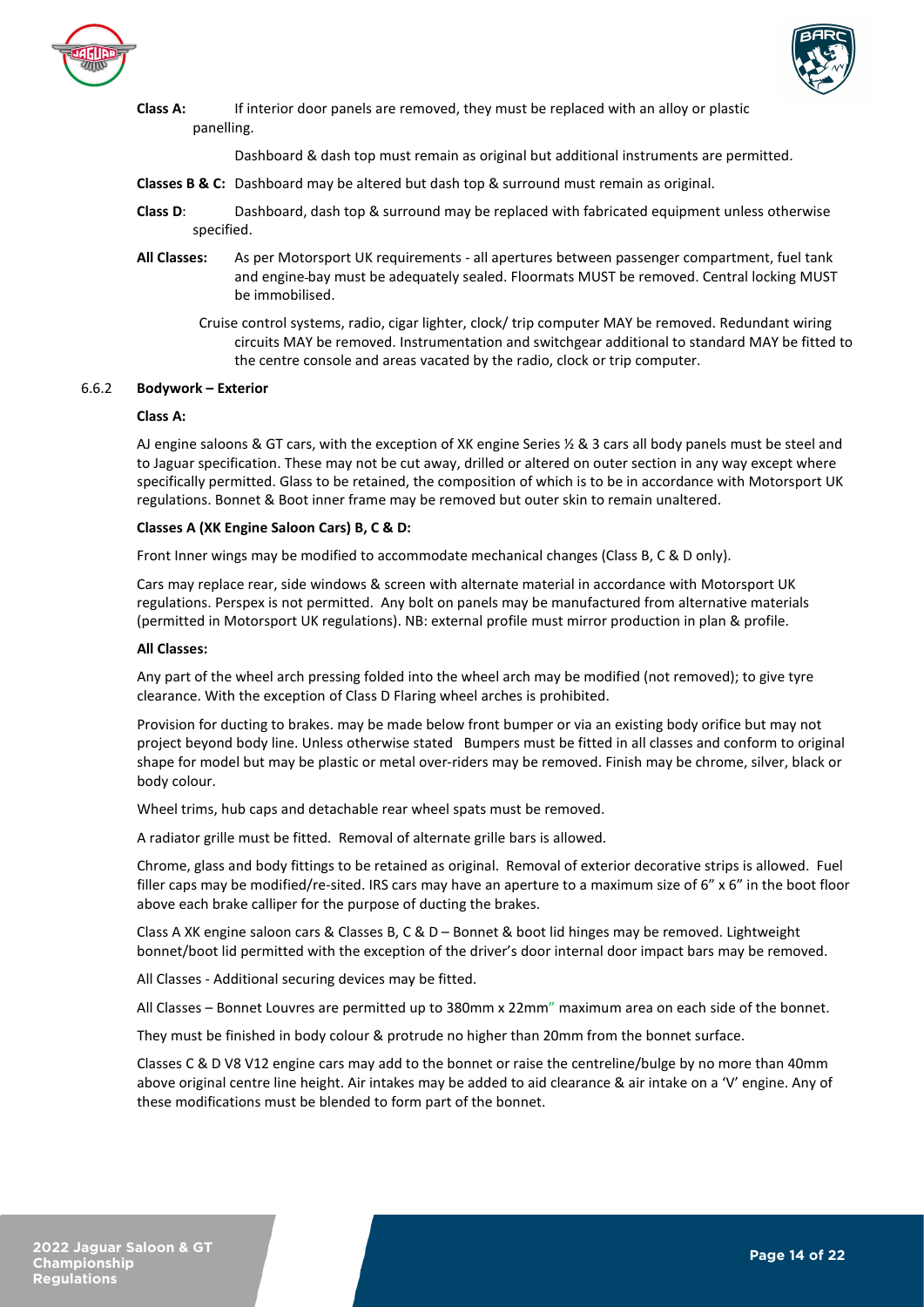



Panel closures, gaps, lines & profiles must be as in original production cars, with the exception of rear bonnet closure. The rear of the bonnet may be raised to a maximum of 20mm. Fixed Boot Spoilers are permitted, subject to their vertical height from the lower edge of the boot lid not exceeding 365 mm, 4 headlamp conversions permitted. Inner headlamp may be removed. Grille & Headlamp surrounds must be retained. All headlamp glass must have tape cross over glass. With the exception of XK engine saloons original bumpers to be retained or may be replaced by bumper skirt kits, skirt & matching side skirt. (Any production or recognised aftermarket bumper and/or skirt assembly). Such kits must be fitted in their entirety, minimal modifications permitted for cooling purposes.

Class A XK engine saloons **&** Classes **B, C & D** Lightweight bonnet, front wings, Boot lid & Doors permitted.

Removal of exterior decorative strips & bumper over- riders is permitted. All internal panel & sub- assemblies to remain as originally manufactured with the exception of strengthening if required.

#### 6.6.3 **Modifications Prohibited**

#### **General:**

Class A AJ engine saloon, GT cars & X & S Type:

Replacement of Panels with non-original material.

Reworking or modification to exterior bodywork but any part of the arch/wing pressing folded into the wheel arch may be deformed, but not removed. to give clearance to tyres.

#### **Interior**

Perspex is not permitted.

#### **Exterior**

Perspex is not permitted.

Class A.B & C Flaring wheel arches is prohibited.

Unless original equipment, undertrays & rear diffusers prohibited.

## <span id="page-14-0"></span>**6.7 ENGINE:**

#### 6.7.1 **Permitted Modifications**

#### **All Classes:**

- 6.7.1.1 All parts must be Jaguar/Daimler series original specification as fitted to standard production Jaguar/Daimler saloons & GT cars unless otherwise stated.
- 6.7.1.2 All Classes Standard cubic capacity for the relevant engine Re-boring up to .065" (1.65 mm) permitted.
- 6.7.1.3 All Classes May use any original production cylinder block for the particular series engine.
- 6.7.1.4 All Classes Any original standard production cylinder head for that series of engine permitted.
- 6.7.1.5 Spark plugs must be original in number, size and position.
- 6.7.1.6 Cylinder Head gas flowing, and porting permitted.
- 6.7.1.7 Class A With the exception of XK engines Any standard production camshaft permitted to original specification.
- 6.7.1.8 Class A. XK engines camshafts may be reprofiled.

#### Classes B, C & D Camshafts free.

- 6.7.1.9 All Classes -- Connecting rods and crankshafts free but original stroke and number of bearings to be retained.
- 6.7.1.10 Classes A Pistons to standard production Jaguar specification.

Classes B, C & D - Pistons free.

- 6.7.1.11 Classes B, C & D– Valve sizes & springs free.
- 6.7.1.12 Camshaft cover breathers permitted.
- 6.7.1.13 Front wheel drive Jaguar 'X' Types may install a 2.5 or 3 Litre V6 engine.
- 6.7.1.14 Permitted Modifications Maximum capacity limits, pre-re-bore allowance see 6.7.2: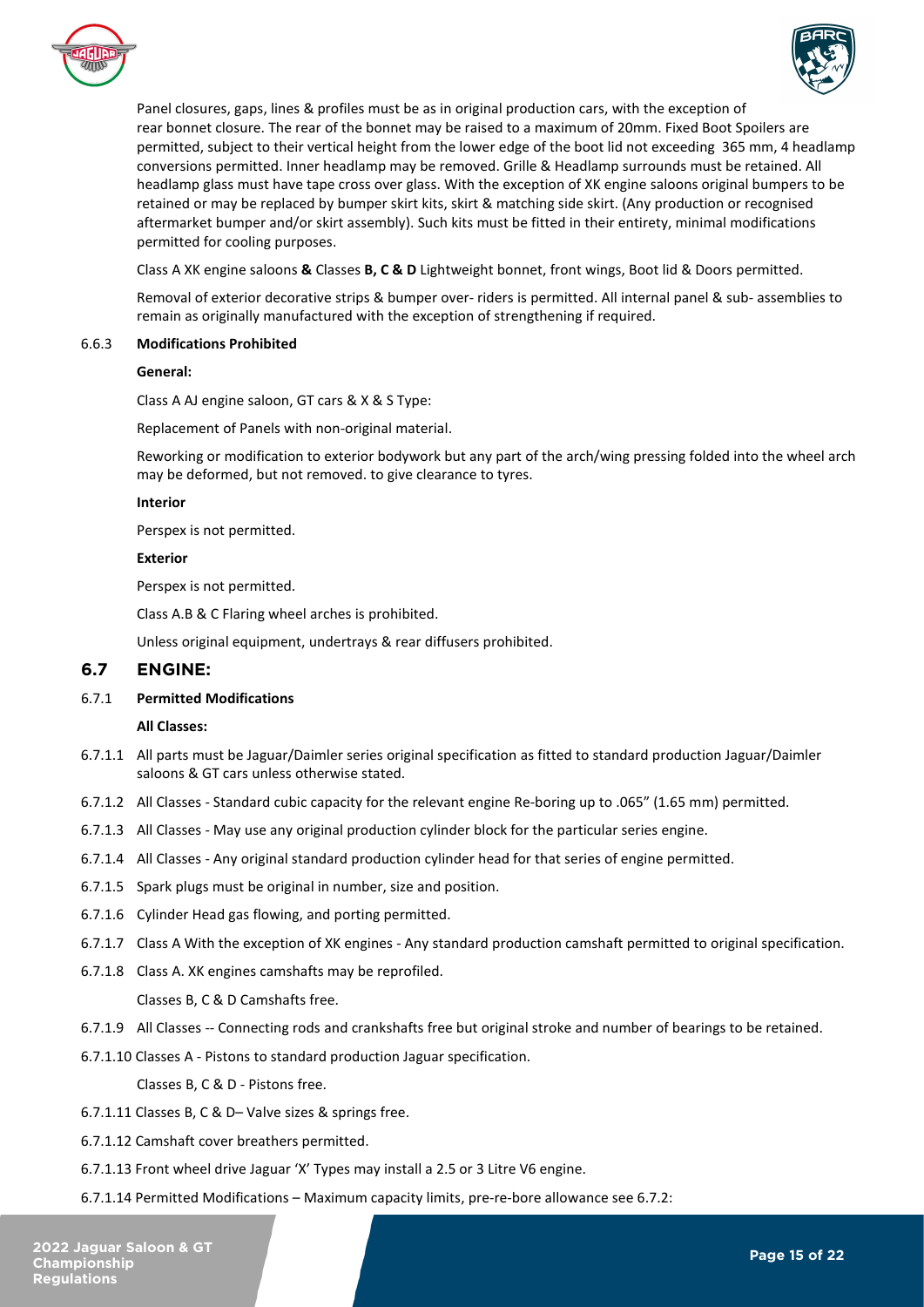



Saloon 4-cyliner diesel engine cars - 2179cc Saloon XK engine 6 Cylinder cars - 4235cc Saloon & GT AJ6/AJ16 engine – 3980cc Saloon & GT V8 engine cars – 4196cc Saloon & GT V12 engine cars-<br>5997cc Saloon V6 petrol engine cars - 2967cc Saloon V6 diesel engine cars – 3000 cc

#### 6.7.2 **Prohibited Modifications**

#### 6.7.3 **Location Classes A, B & C**

Engine location to be as factory specification e.g. Crank centre line & Bellhouse flange face.

#### 6.7.4 **Oil/Water Cooling**

Dry sump systems are prohibited.

Cooling systems free but radiator must remain in original position & be plumbed in.

Anti-oil surge aids are permitted.

#### **All Classes**

Accusump safety sump system permitted.

Only one oil pump permitted.

Additional heat exchangers/coolers permitted within the bodywork. If located beneath the vehicle, they must not project beyond a line drawn at 45 degrees to horizontal inward from the bumper. Standard fan may be removed & electric cooling fans may be fitted.

Under bonnet air conditioning components may be removed.

Heater systems may be removed.

Modified oil coolers may be fitted.

#### 6.7.5 **Induction Systems**

#### **Saloon & GT cars:**

Class A AJ engine cars must retain standard Jaguar production inlet manifold.

Class B - XK engine fuel injected cars – Inlet manifold free & may use enlarged throttle body.

Class B - AJ engine fuel injected cars must retain standard Jaguar production inlet manifold but may use enlarged throttle body.

Classes A & B - Fuel injected cars are restricted to the same number of throttle bodies as production.

With the exception of diesel turbocharged cars, mechanical, forced induction, turbocharging, prohibited.

Class B – XK engine fuel injection cars - Inlet manifold free but restricted to 1 single throttle body.

Classes B V8 cars: retain standard based production inlet manifold but may enlarge throttle body.

Class C – 6- & 8-cylinder cars: Inlet manifolds & throttle bodies free.

Class D – Inlet Manifolds free.

Supercharging only permitted on 6-cylinder X300 models (XJR6) XK8 & XJ8 R & S'type R.

Turbocharging permitted only on diesel engine cars. Turbochargers must be of original type, size & specification as factory fitted.

#### **All Classes:**

Air filters may be removed or substituted.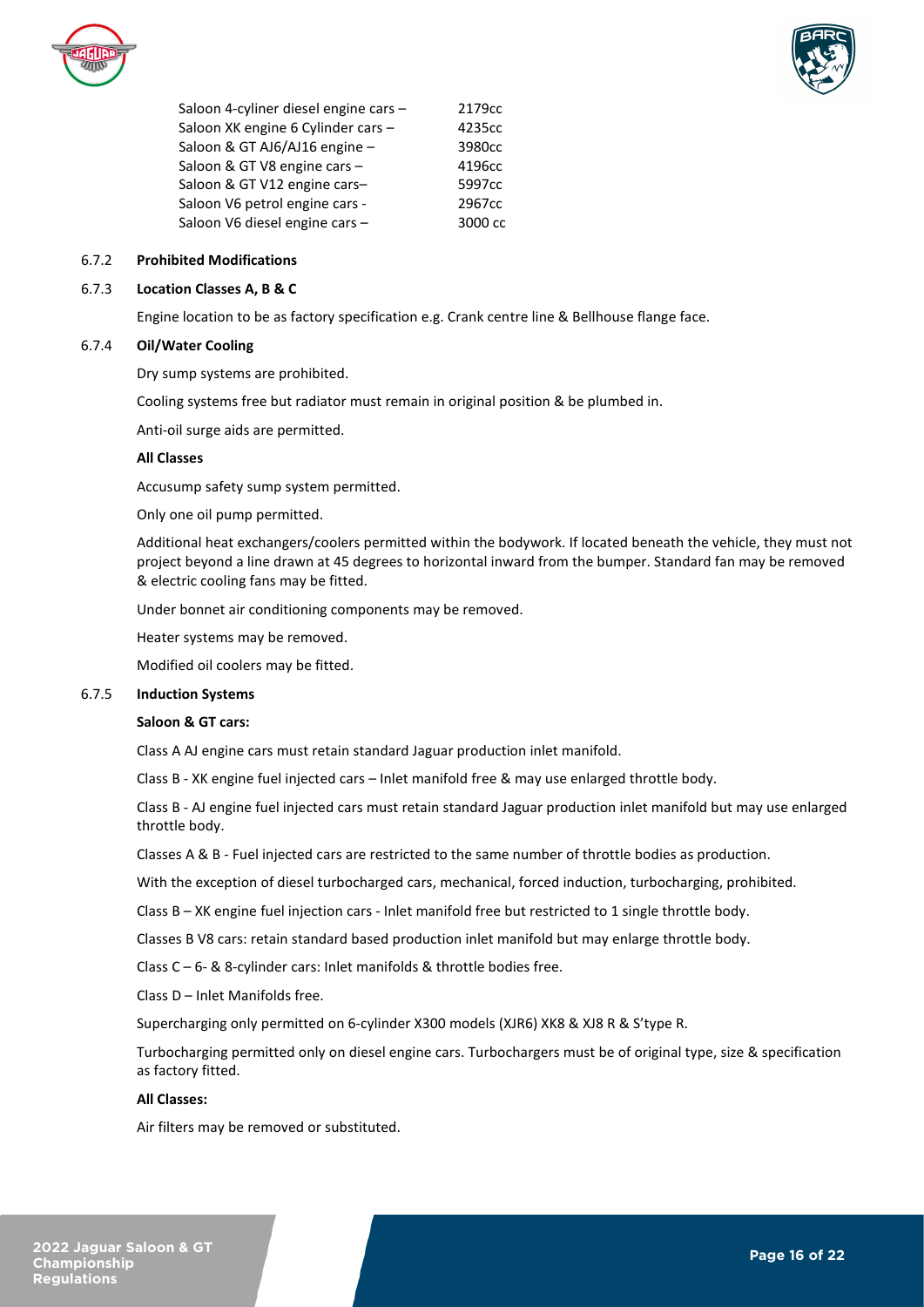



#### 6.7.6 **Exhaust Systems**

Class A – AJ engine cars original exhaust manifold. The System must exit from the rear of the car.

Class A XK Engine cars & Classes- B, C & D- Exhaust manifold free. Side exhaust permitted but must exit to rearward of B pillar & centre of wheelbase.

#### 6.7.7 **Ignition Systems**

Class A - Any standard Jaguar production ignition system permitted and must be the sole means of ignition timing advance/retard and distribution of the HT spark. Aftermarket spark triggering system adaptations permitted but must retain the original means of timing advance and distribution of the HT spark. Multiple coils permitted where this was standard fitment FOR THAT ENGINE.

Classes B, C & D Free.

#### 6.7.8 **Fuel Delivery Systems**

An LPG kit may be fitted. This will not affect the class for which the car is eligible.

Fuel pumps free.

#### **Class A:**

XK Engine cars limited to 3 X 2-inch SU or, 3x Weber carburettors or standard factory fuel injection.

AJ6/AJ16 MUST use standard original injection system. Saloons must be fitted & use standard production air flow meter for that model.

GT (XJS) may use standard pre '86 injection systems or post '86 air flow meter injection system.

Jaguar X & S Type petrol engine cars to remain as standard in all aspects of injection & fuel delivery.

#### **Class B:**

XK & V8 engine fuel injected cars may use aftermarket injection system (ECU) but limited to a single throttle body. Airflow meter may be removed.

#### **AJ6/AJ16 engine cars may use an aftermarket ECU unless fitted with Pre'86 injection system, saloon or GT**:

Jaguar X & S Types. Throttle bodies free. Aftermarket engine management systems permitted. Carburettor conversions permitted, subject to fitting within the body profile.

V8 & diesel engines cars. Aftermarket engine management systems permitted but must remain standard in aspects of airflow & fuel delivery.

Classes C & D, Aftermarket engine management systems permitted, throttle bodies free, carburettor conversions permitted.

#### 6.7.9 **Prohibited Modifications**

Other than originally factory fitted to that model Fly by wire throttle systems must remain standard in all functions.

Where fitted an aftermarket Fly by wire system there can be no variation between throttle pedal & throttle plate for example, 5% throttle pedal equates to 5% open at the butterfly. The prevents the use of multiple throttle maps wet mapping, etc which is deemed as an electronic driver aid. Thus prohibited.

Designs which allow specific points along the accelerator pedal range to be identified by the driver or assist him to hold a position are not permitted.

# <span id="page-16-0"></span>**6.8 SUSPENSIONS:**

#### 6.8.1 **Permitted Modifications**

**Classes A, B & C -** Components must be original standard design Original pick-up points and mountings may be strengthened. Subframes may be strengthened & modified to provide additional camber adjustment.

Original suspension configuration to be retained., X350 may replace air suspension with coil over shocks.

Modified Panhard rods not permitted.

Shock absorbers, and springs may be uprated.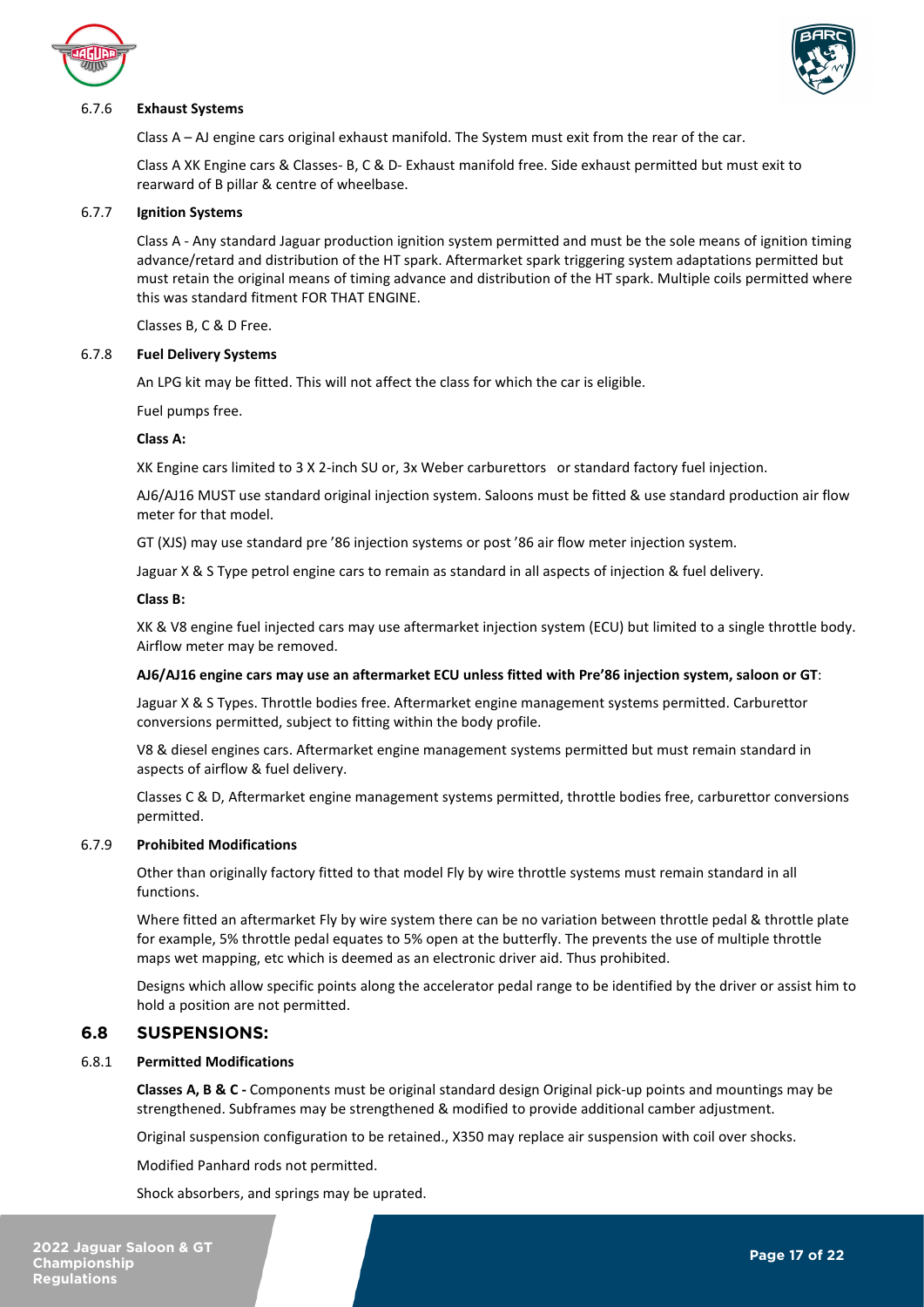



**Class A –** Front Subframe: Front mounts may be replaced in polyurethane; Rear mounts must be metalastic as original.

- Radius arms must be retained & may be polyurethane bushed.
- Wishbone bush material must be non-metallic,
- Anti-roll bars may be uprated.
- Rear suspension anti tramp bar permitted.

**Classes B, C & D –** Subframe mounts, Front & Rear, may be solid. Mounting points may be modified and radius arms may be removed or replaced with brace bars.

**Classes A, B & C -** Rose joints only permitted on Antiroll bars, Roll Bar Links & drop links.

- Live Axle Cars The fitting of 2 additional radius arms alongside the original rear springs are permitted.
- Wishbone bush material free.
- Anti roll bars free (Front & Rear).

**Class D –** Jaguar XK8 cars may fit/fabricate replacement front subframe to enable fitting of AJ16 engine or to strengthen V8-engined cars' subframe. Class D cars may discard rear sub frame/cage.

#### 6.8.2 **Prohibited Modifications**

**Classes A, B & C –** Any additional suspension components are prohibited. Rose Joints prohibited except on Anti-Roll Bar links.

**All Classes -** The use of Carbon Fibre or Kevlar suspension components is prohibited, with the exception of bushes.

# <span id="page-17-0"></span>**6.9 TRANSMISSION:**

#### **Permitted Modifications**

**All Classes** – Clutches are free.

**Class A** – Standard flywheel may be lightened. 4-wheel drive permitted on X Type models, if originally fitted.

**Classes B & C** - Flywheels free.

Any Jaguar production (with or without overdrive) permitted.

**Class D** - Gearbox manufacturer free.

All XJR6 cars, automatic or manual, to run in Class D.

Automatic shift reprogram kits permitted & quick shift kits permitted on all Automatic cars.

Additional electronic modules may be fitted to Post '94 cars to overcome Body module & ECU problems when cars are changed from Automatic to manual transmission.

#### **Prohibited Modifications**

Traction control systems prohibited unless factory fitted.

Sequential & electronic paddle manual gearboxes prohibited.

No electronic control unless factory production fitted.

# <span id="page-17-1"></span>**6.10 ELECTRICS:**

Wiring Looms Free

#### **Exterior Lighting**

In accordance with Motorsport UK regulations, including the following:

**Class A -** All lighting as required to MOT standards.

**Classes B, C & D –** Main beam, rear lights, & brake lights.

- 6.10.1 Rear fog light to be fitted in accordance with current Motorsport UK regulations.
- 6.10.2 Batteries All classes Battery relocation permitted.
- 6.10.3 Generators -Vehicle charging system must be operational.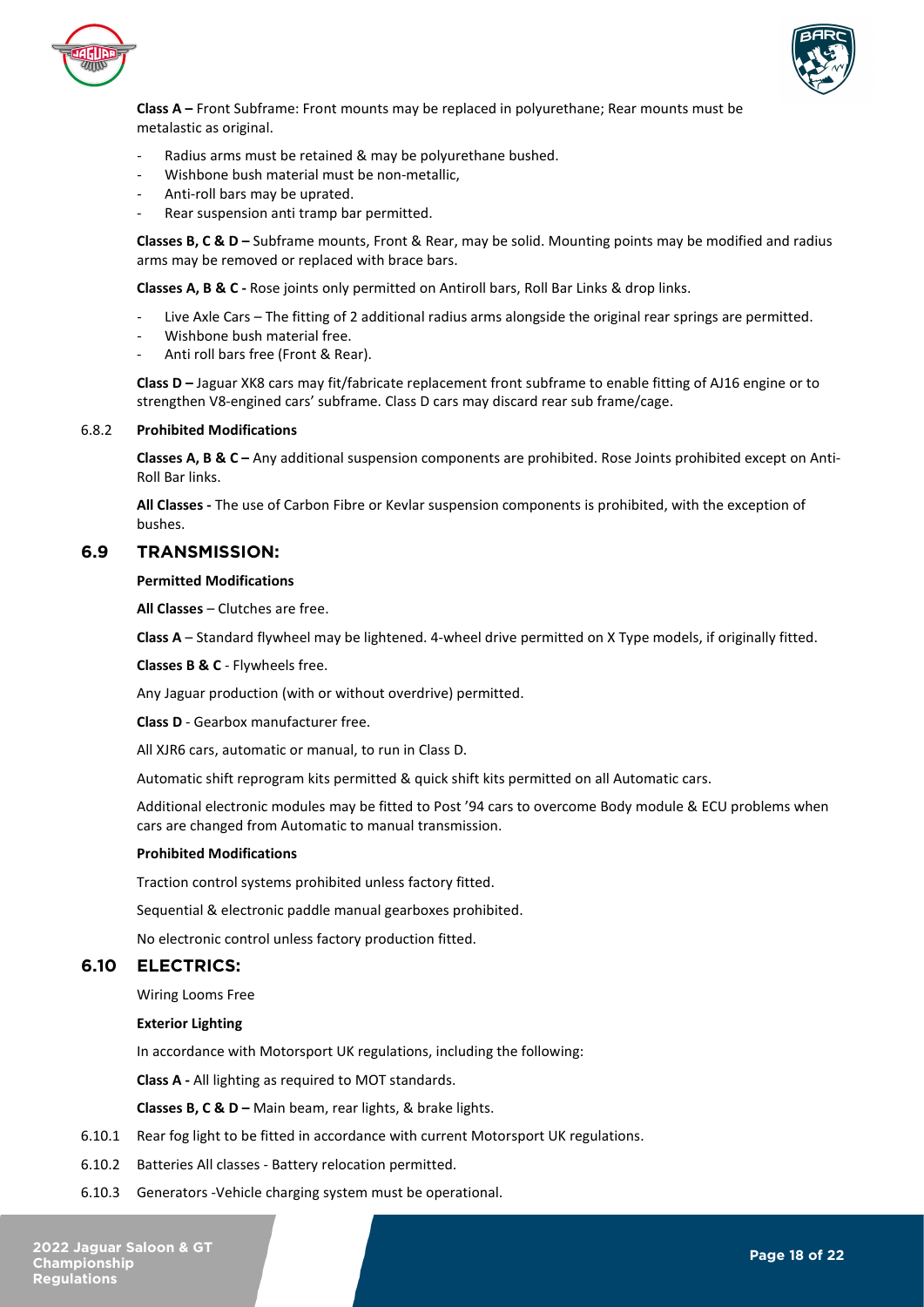



# <span id="page-18-0"></span>**6.11 BRAKES**

#### 6.11.1 **Permitted Modifications**

#### **All Classes**

Servo systems free.

Pad material and brake fluid free.

Flexi brake hoses free.

Limiting valves may be fitted in rear brake lines.

XJ8, XK8, XJR6 & 2.7TD models may retain/use factory fitted braking systems, originally fitted to that model, including Brembo., subject to 6.11.2.

**Class A –** May upgrade brakes to any steel standard Jaguar production specification callipers. i.e. 2-pot fronts on XJ40, 4-pots on XJ6 S1. Vented discs may only be fitted where they were originally fitted to cars of that series.

**Classes B, C & D –** Vented discs may be fitted front & rear, inboard or outboard.

Discs may be drilled or grooved but MUST be steel. Brake balance & bias valves permitted.

Aftermarket brake callipers & steel discs may be fitted. i.e. AP, Willwood & Cooper craft. Class D – Discs free but MUST be steel.

#### 6.11.2 **Prohibited Modifications**

#### **All Classes**

With the exception of Brake Pads, the use of Carbon Fibre braking components is prohibited.

## <span id="page-18-1"></span>**6.12 WHEELS/STEERING:**

#### 6.12.1 **Permitted Modifications**

#### **All Classes**

Steering systems must remain standard for the relevant model.

Power steering may be disconnected &/or removed.

Steering wheels and columns are free.

Steering lock or lock plunger MUST be removed. Steering lock must not be able to operate.

**Class D -** Standard steering rack. Power steering may be disconnected. Steering column may be modified.

Rack mounting bushes free.

Wheels & Tyres must fit within standard wheel arches. Reshaping horizontal lip permitted.

Wheels must retain standard 5-stud fixing.

#### 6.12.2 **Prohibited Modifications**

Wheels must remain within the bodywork.

6.12.3 **Construction & Materials**

n/a

#### 6.12.4 **Dimensions**

**Class A –** Wheel size up to 9" rim width & up to 17" wheel diameter. **Class B, C & D –** Wheel size up to 9" rim width & Up to 18" wheel diameter.

- <span id="page-18-2"></span>**6.13 TYRES**
- 6.13.1 **Specification**
	- **All Classes –** Minimum aspect ratio 40%.
	- **All Classes –** Maximum width 245 mm.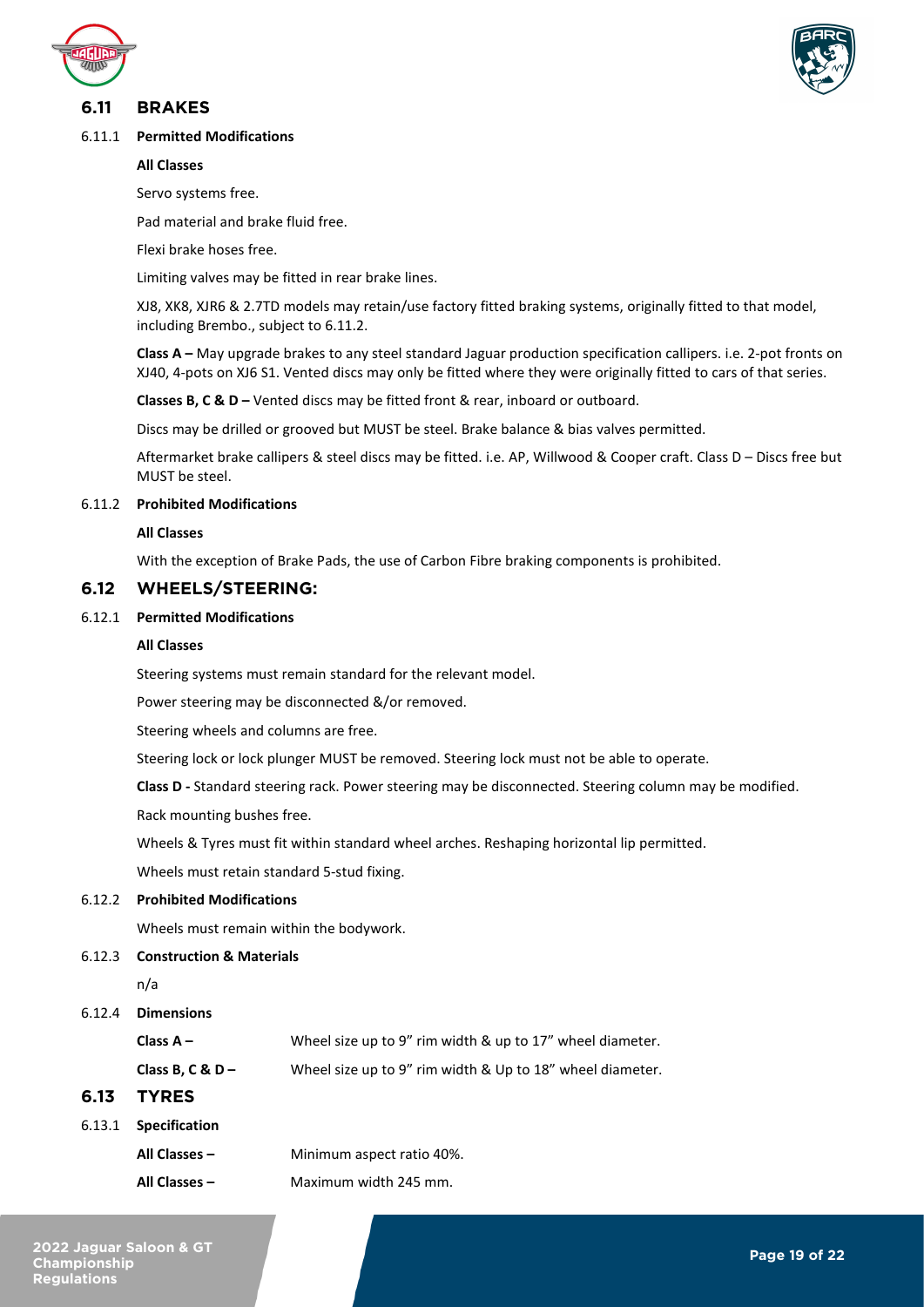



#### 6.13.2 **Nominated Manufacturers**

Tyres to be used must be Toyo R888R.

Optionally, Toyo R1-R, can be used.

Tyres may be purchased through Toyo Tires' nominated agent, Adams & Page ltd.

NB. Only the R888R is subsidised, R1R, T1-R & Sport (the latter largely replacing the former).

6.13.3 The use of tyre heating/heat retention devices, tyre treatments & compounds is prohibited.

# <span id="page-19-0"></span>**6.14 WEIGHTS – SUBJECT TO 6.1**

In post- race trim, With Driver, Minimum weights:

#### **Class A**

| Saloons                                    | $2.1$ Litre $-3.0$ Litre | 1300 Kg |
|--------------------------------------------|--------------------------|---------|
| Saloon & GT                                | $3.2$ Litre $-3.8$ Litre | 1400 Kg |
| Saloon & GT                                | 4.0 Litre $-$ 4.2 Litre  | 1450 Kg |
| Saloon                                     | $2.7/3$ . Itr TD         | TBA     |
| Class B                                    |                          |         |
| Saloons                                    | $2.1$ Litre $-3.0$ Litre | 1230 Kg |
| Saloons                                    | $3.2$ Litre $-3.8$ Litre | 1300 Kg |
| Saloons                                    | 2.7/3 Litre Turbo Diesel | TBA Kg  |
| GT                                         | 4.0 Litre $-$ 4.2 Litre  | 1400 Kg |
| XK Engine Saloons 4.0-4.2 Litre<br>1350 Kg |                          |         |
| AJ Engine Saloons 4.0 Litre                |                          | 1375 Kg |
| Class C                                    |                          |         |
|                                            |                          |         |

| XK Engine Saloons on multiple throttle bodies  | 1350Kg  |
|------------------------------------------------|---------|
| AJ Engine Saloons on single throttle Body      | 1375Kg  |
| GTs (XJS) on Single Throttle bodies            | 1350Kg  |
| GT (XJS) & Saloons on Multiple throttle bodies | 1400 kg |
| GTs (XJS) on Webers                            | 1375Kg  |

#### **Class D**

NB Engine capacity is factory declared 5997cc is deemed 6 Litres V Engine Saloon & GT to 4.2 Litre 1350Kg V Engine Saloon & GT 5.3-6Litre 1400Kg Saloon XJR SC6. 4 Litre (man or auto) 1400Kg Saloon & GT V8 R TBA Kg GT (XJS) All 6 Cylinder 1350Kg

# <span id="page-19-1"></span>**6.15 FUEL TANK/FUEL:**

#### 6.15.1 **Types**

Fuel tanks are free.

#### 6.15.2 **Locations**

Free within Motorsport UK Guidelines.

#### 6.15.3 **Fuel**

Cars must use pump Fuel & no additives (see definition Nomenclature & Definitions (B), Pump Fuel. LPG may be used, subject to Motorsport UK Blue Book regulations & conform to Construction & Use Regulations & LPG Industry Technical Association Code of Practice.

# <span id="page-19-2"></span>**6.16 SILENCING:**

6.16.1 All vehicles must be silenced to within Motorsport UK J5.17.

Specified levels for circuit racing and to any specific dB level advised in the final instructions of any particular meeting.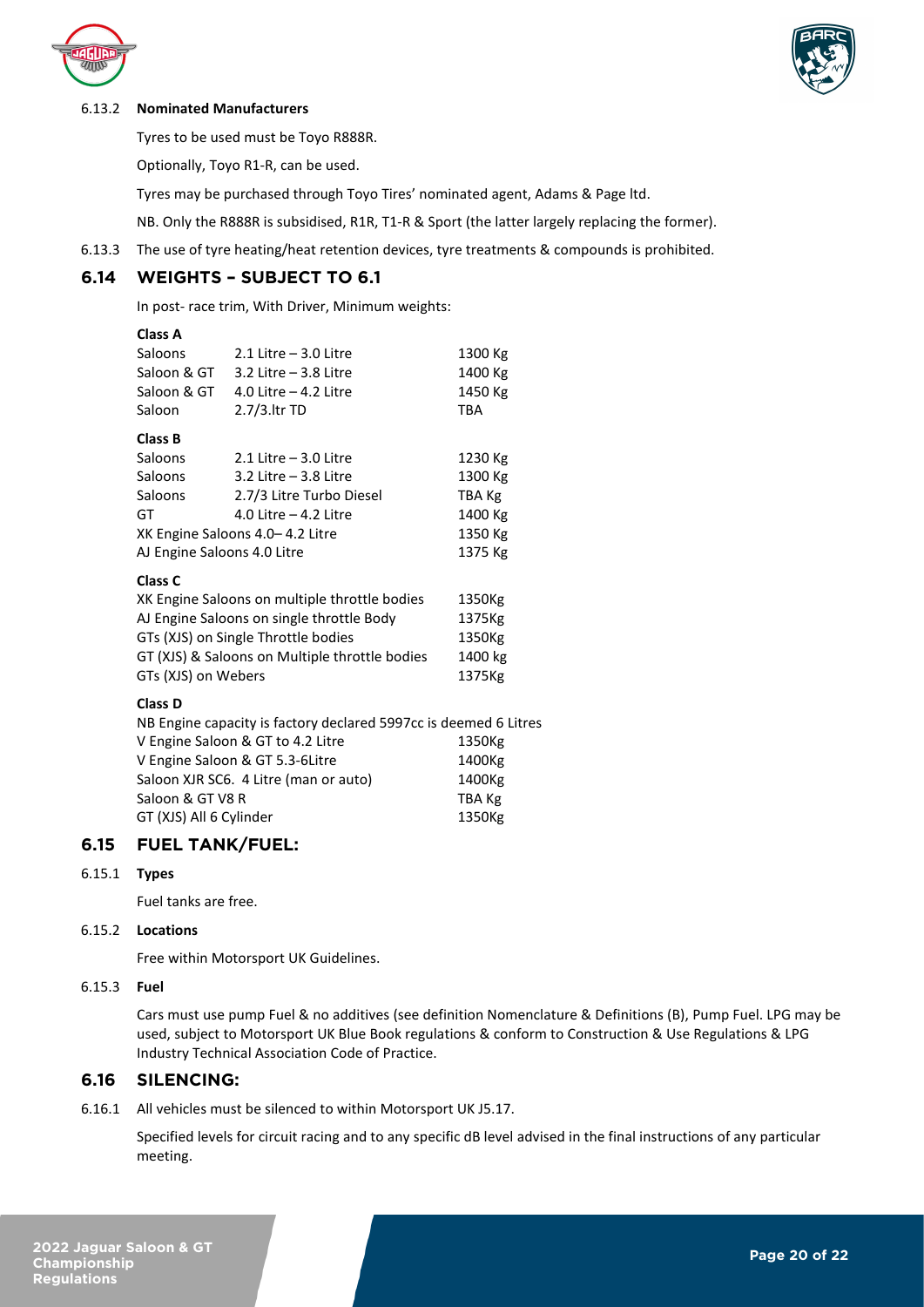



# <span id="page-20-0"></span>**6.17 NUMBERS AND CHAMPIONSHIP DECALS:**

- a) Only competition numbers allocated by the Championship are to be displayed. They must be displayed in accordance with Motorsport UK Yearbook Regulation J4 and remain as allocated until the end of the season.
- b) Competitors must display competition numbers on a CTCRC number background. CTCRC decals and those of the series sponsors, promoters and the BARC are required to be displayed in an un-obscured position in accordance with the following table.

| <b>Item</b>                                           |                                       | <b>Placement</b>                                                        |
|-------------------------------------------------------|---------------------------------------|-------------------------------------------------------------------------|
| <b>CTCRC Number Background</b><br>(round or square)   | <b>LASSIC TOURIN</b><br>AR RACING CLU | One on each front door, one on the bonnet                               |
| <b>CTCRC</b><br>"classictouringcars.com" sun<br>strip | Classictouring cars.com               | Top of rear windscreen                                                  |
| Series Sponsor Sun strip                              | Berkshire Jag Components              | Top of front windscreen                                                 |
| Series Sponsor logos (if<br>required - TBC)           | LAP / Revolution wheels<br>Toyo Tires | One on each side of the car (front wing, rear<br>door, or rear quarter) |
| <b>BARC Logo</b>                                      |                                       | One on each side of the car (front wing, rear<br>door, or rear quarter) |
| Class Letter (40mm Black<br>lettering)                | e.g., 88 A                            | One on each CTCRC number background<br>adjacent to race numbers         |

- c) Decals shall be fitted as issued. They may not be cut or otherwise defaced or deformed without prior approval from the Championship Organisers.
- d) Non Championship approved decals such as, but not restricted to, other clubs and other championship/series decals are not to be displayed on vehicles. These should be removed or covered up.
- e) Points will ONLY be awarded to competitors correctly displaying the required decals.
- f) One set of Decals may be obtained from the Championship nominated supplier free of charge. A charge will be levied for any extra decals required.
- g) 6.7e & f are only applicable to current fully paid up, Racing members of the Championship.

# <span id="page-20-1"></span>**6.18 REGISTRATION FORM**

Registration / Membership on line.